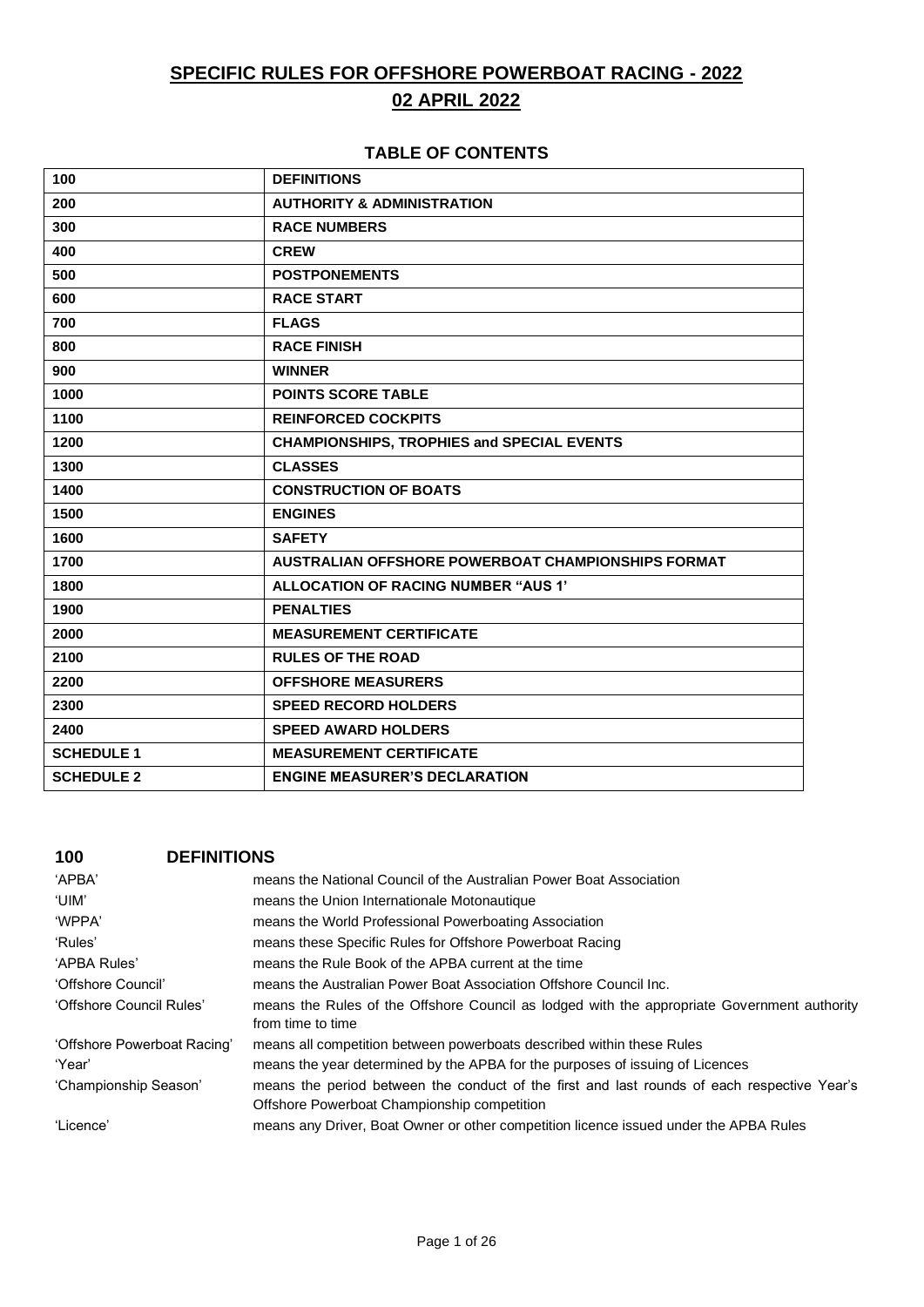# **200 AUTHORITY & ADMINISTRATION**

| 201 | The Offshore Council shall be exclusively authorised and shall retain sole responsibility for the conduct,<br>organisation, administration, sanction, promotion and management of Offshore Powerboat Racing within<br>Australia.                                                                                                                                                                                                                                                                                                                                                                                                                    |
|-----|-----------------------------------------------------------------------------------------------------------------------------------------------------------------------------------------------------------------------------------------------------------------------------------------------------------------------------------------------------------------------------------------------------------------------------------------------------------------------------------------------------------------------------------------------------------------------------------------------------------------------------------------------------|
| 202 | The Offshore Council may delegate the conduct, organisation, promotion or management of any or all races to<br>a Member Club or such other organisation set up for the purpose from time to time.                                                                                                                                                                                                                                                                                                                                                                                                                                                   |
| 203 | The Rules shall be formulated on an annual basis by the Offshore Council. The Rules must be made available<br>to all Offshore Council Members no later than 60 days prior to the commencement of the Championship<br>Season. The Rules shall be made available in either printed or electronic means. Electronic means shall include<br>posting on a broadly publicised official internet site controlled by the Offshore Council.                                                                                                                                                                                                                  |
| 204 | Amendments to the Rules may only be submitted by members of the Committee of the Offshore Council. Such<br>amendments must be submitted to the Offshore Council no later than 120 days prior to the commencement of<br>the Championship Season. The Secretary of the Offshore Council shall ensure that such amendments are<br>circulated to the remaining members of the Committee no later than 90 days prior to the commencement of the<br>Championship Season.                                                                                                                                                                                  |
| 205 | Proposed amendments to the Rules shall be considered by the Committee of the Offshore Council and,<br>following the agreement of not less than 50% of the members of the Committee, such amendments shall be<br>passed for inclusion in the Rules.                                                                                                                                                                                                                                                                                                                                                                                                  |
| 206 | Amendments to the Rules submitted not in accordance with the abovementioned timeframes may be<br>considered by the Committee of the Offshore Council and may be passed for immediate inclusion in the Rules<br>upon the agreement of not less than 80% of the members of the Committee. Such amendments shall be<br>immediately communicated to all Offshore Council Members within 7 days of passing and shall come into effect<br>no sooner than 30 days from the passing.                                                                                                                                                                        |
| 207 | Where these Rules do not provide for a subject that is provided for in the APBA Rules, the APBA Rules shall be<br>observed.                                                                                                                                                                                                                                                                                                                                                                                                                                                                                                                         |
| 208 | Where a conflict exists between these Rules and the APBA Rules, these Rules shall take precedence.                                                                                                                                                                                                                                                                                                                                                                                                                                                                                                                                                  |
| 209 | The Offshore Council authorises the Race Director and/or Race Committee to create and publish<br>Supplementary Regulations (including Briefing Notes, Operations Plans, Local Rules and other such<br>documents) as may be necessary for the safe and effective conduct of each Sanctioned Event. The<br>Supplementary Regulations must be published and/or distributed to the effected parties (ie competitors, rescue<br>crews, local authorities) in advance of each event. Changes can be made, as necessary, to each document<br>provided that any amended documents are republished and/or redistributed at the earliest possible opportunity |

so as to allow the effected parties the necessary time to note the amendments and act accordingly. All Supplementary Regulations shall form part of these Rules and shall be enforceable as such. Where a conflict exists between the Supplementary Regulations, these Rules and the APBA Rules, the Supplementary Regulations shall take precedence.

# **300 RACE NUMBERS**

- 301 Official racing numbers are to be issued by the Offshore Council and are the property of the owner while the owner maintains an Offshore Boat Owner Licence.
- 302 Applications for racing numbers must be made to the Offshore Council on the form issued for such a purpose. Numbers 1, 2 & 3 are reserved for AUS 1 awards.
- 303 No boat will be permitted to start in any Sanctioned Event unless its SBA Registration number and current SBA Registration Label as required by the SBA Regulations in force at the time are displayed.
- 304 No member of an affiliated Offshore Club may apply a racing number to a boat unless the number has been allocated in accordance with Rule 301.
- 305 No boat will be permitted to start in any Sanctioned Event unless its racing number is clearly displayed.
- 306 The absence of the racing number or part of the racing number that makes it illegible will lead to disqualification.
- 307 Racing numbers must be displayed on both sides of the hull and on the deck within the front 1/3 of the boat.
	- In addition, all catamaran boats must display the racing number on the underside of the tunnel within the front 1/3 of the boat.
- 308 Racing numbers must be of a colour that clearly contrasts from the background. Racing numbers must be of the following minimum dimensions:

| <b>Class</b>     | Height | Width | <b>Thickness</b> | Spacing         |
|------------------|--------|-------|------------------|-----------------|
|                  | 46 cm  | 33 cm | $7.5 \text{ cm}$ | $18 \text{ cm}$ |
| <b>All Other</b> | 30 cm  | 23 cm | $5.0 \text{ cm}$ | $13 \text{ cm}$ |

309 Racing numbers displayed on the deck and the underside of the tunnel in accordance with Rule 307 must read correctly from the transom.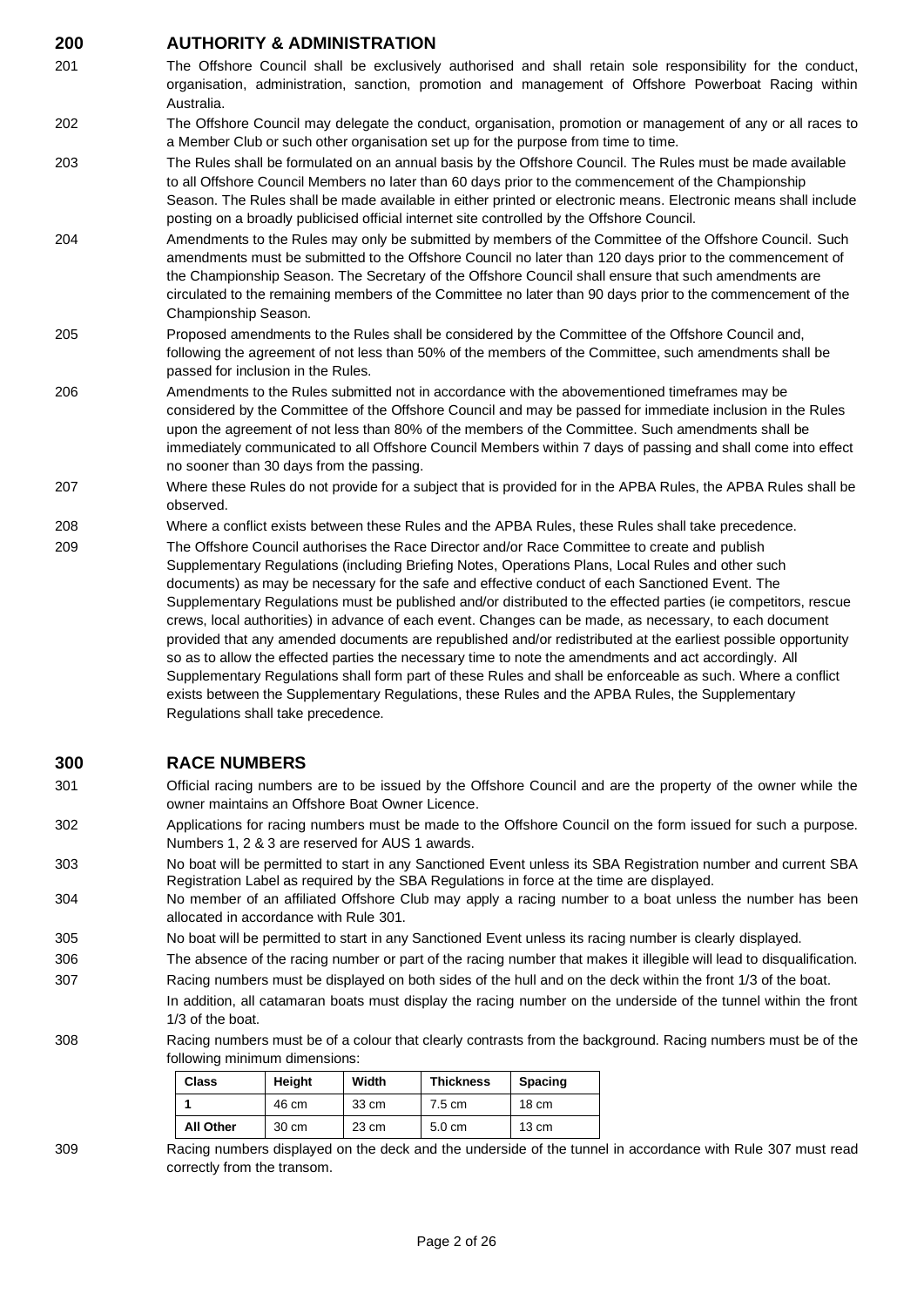# **400 CREW** 401 The driver of the boat is wholly responsible for the safety of members of the riding crew. 402 It is prohibited to substitute a riding crewmember in the offshore classes. 403 Drivers shall mean all riding crew. 404 There shall be at least two (2) drivers in all offshore boats with the exception of boats entered in Production Class. 405 Where the boat is dual control, the first and second named drivers must be helmsman and/or throttle man. 406 Riding crew must be a financial member of an APBA affiliated Club and a member of the APBA. 407 Riding crew are required to hold the relevant APBA Licence as required by the Class Rules. 408 For all other classes, where riding crew takes control of the driving, throttle or manual trimming of the boat while underway, the riding crew must be the holder of an APBA Licence equivalent to that of the driver. 409 Drivers and Riding Crew must be no less than eighteen (18) years old at the time of applying for a Licence with the exception of Drivers and Riding Crew in the Super Cat Outboard class who must be no less than seventeen (17) years old and in the Super Cat 400 and Super Vee Lite classes who must be no less than sixteen (16) years old at the time of applying for a Licence. Drivers or Riding Crew less than eighteen (18) years old must compete with a Driver aged no less than eighteen (18) years old.

410 Drivers without previous Supercat Extreme or Supercat 1000 racing experience shall be classed as a Probationary Driver. A Probationary Driver must, for at least their first ten (10) races, compete with an experienced co-driver (whether driver or throttleman) who shall be approved by the Offshore Council. Probationary Drivers must start each race from the most outside (furthest from the Start Boat) grid position. When a Probationary Driver has completed ten (10) races to the satisfaction of the Race Director the probationary status may be removed. Additional conditions of entry may be imposed by the Race Director from time to time as he sees fit.

# **500 POSTPONEMENTS**

**501.1 RACE CANCELLED -** The Race Director has the power to cancel any race prior to the start should unfavourable weather or other serious circumstances render such action necessary.

- 501.2 A red flag raised from Race Control, and/or the Start Boat if applicable, indicates that such race has been cancelled.
- 501.3 All boats, which have been presented for scrutineering and passed as being eligible to compete, will be awarded 75 Championship points per Rule 1724.
- **502.1 RACE POSTPONED -** The Race Director has the right to postpone a race in which case the red flag must be raised from Race Control and/or the Start Boat.
- 502.2 The start may be postponed even after the first start signals have been given but only in cases of force majeure or if an error in the starting procedure has been made.
- 502.3 If the start procedure is postponed, all boats must return to the milling area to await further instructions from the start boat.
- 502.4 The start procedure may be recommenced no sooner than 10 minutes from the lowering of the red flag.
- 502.5 The race start may, in the case of force majeure, be postponed by not more than 24 hours from the gazetted start time. If such a postponement is enforced, the Race Director must be in receipt of a favourable updated weather forecast and the postponement, together with advice of the new start time, must be advised to all competitors at a driver briefing not later than 3 hours after the gazetted start time.

Should the weather forecast be unfavourable at this time the Race Director must make the decision to cancel the race, which must be advised to the drivers at that briefing.

The Race Director should give consideration to competitors' travel arrangements when postponing an event.

- 502.6 New entries will not be accepted for postponed races. Only drivers who duly entered and were present when the race was postponed are admitted.
- **503.1 RACE SHORTENED -** A shortened race is a race over a course and/or a time duration that has been shortened by the Race Director before the start due to force majeure.
- 503.2 The decision with instructions about the shortened course must be advised to the drivers at the earliest opportunity but no later than 10 minutes prior to the commencement of the start procedure.
- **504.1** RACE STOPPED In the case of Force Majeure or incident; the Race Director may stop the race by waving the red flag at the finishing line and on as many other official boats as possible.
- 504.2 In the case of Force Majeure, boats will be classified according to the number of laps completed and their position when they last crossed the finish line.
- 504.3 In the case of an incident, the Race Director shall decide whether a sufficient amount of the race has been conducted to enable a fair result to be achieved and thus, will not re-start the race. As a guide, approximately 45% of race duration conducted prior to a Red Flag incident will be considered sufficient to achieve a fair result and thus not require a restart. The Race Director shall use their discretion to determine a suitable duration for any re-started race.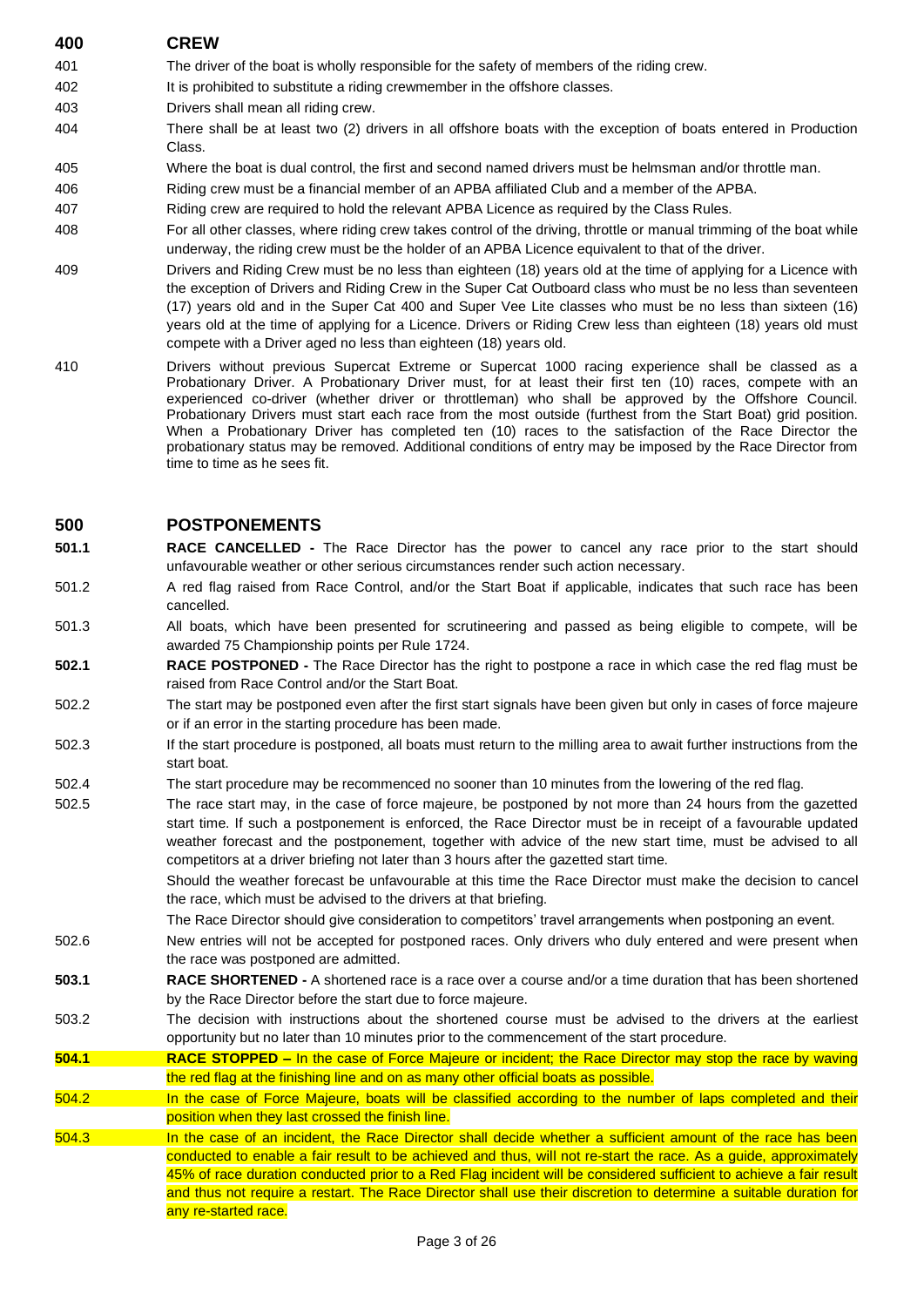| 504.4 | If the race is restarted, the results of the will be determined by combining the completed laps, as each boat                                                                                                                           |                  |  |  |
|-------|-----------------------------------------------------------------------------------------------------------------------------------------------------------------------------------------------------------------------------------------|------------------|--|--|
|       | crossed the finish line immediately prior to the Red Flag, together with the laps completed in the restarted race.<br>The order of crossing the Finish Line will be used to determine pole positions for the restart. The boat or boats |                  |  |  |
|       | considered by the Race Director to have caused the incident will not be permitted to re-start the race.                                                                                                                                 |                  |  |  |
| 504.5 | If the race is not restarted, all boats will be classified according to the number of laps completed and their                                                                                                                          |                  |  |  |
|       | position when they last crossed the finish line. In addition, each boat will be awarded additional laps calculated                                                                                                                      |                  |  |  |
|       | on that boat's average lap time and the outstanding race duration. The boat or boats considered to have caused                                                                                                                          |                  |  |  |
|       | the incident will be classified according to the number of laps completed but will not have any additional laps<br>added.                                                                                                               |                  |  |  |
| 505.1 | RACE CURTAILED - In case of Force Majeure or accident, the Race Director may curtail (shorten) the race for<br>all classes by waving the chequered flag.                                                                                |                  |  |  |
| 505.2 | Boats will be classified in completion of their current lap, considering the number of laps completed and their<br>position in their respective class at the finish line.                                                               |                  |  |  |
| 600   | <b>RACE START</b>                                                                                                                                                                                                                       |                  |  |  |
| 601   | A safe area shall be established for milling. In this area, boats must be off plane (bow down, no wake) and must<br>turn in a counter-clockwise direction.                                                                              |                  |  |  |
|       | Distinct areas in which each starting group can mill (safe area) will be established.                                                                                                                                                   |                  |  |  |
|       | Should sea conditions in the milling area be such that boats ship water they will be permitted to mill at a speed<br>sufficient to avoid this. See diagram for area and location.                                                       |                  |  |  |
| 602   | The starter on the start boat may use hand signals to control the fleet prior to the start.                                                                                                                                             |                  |  |  |
| 603   | The Starter or Race Director may give instructions by radio.                                                                                                                                                                            |                  |  |  |
| 604   | The use of a start boat is mandatory for all classes.                                                                                                                                                                                   |                  |  |  |
| 605   | If classes are started separately, there should be a safe interval between each class start with the start boat<br>headed towards the start line to one side or the other of the starting chute.                                        |                  |  |  |
| 606   | The minimum width of the starting chute is 280 metres with a minimum length of 1600 metres. The chute must<br>be straight.                                                                                                              |                  |  |  |
| 607   | Approximately 4 minutes prior to the gazetted start time, the start boat will raise a yellow flag.                                                                                                                                      |                  |  |  |
| 608   | Approximately 2 minutes prior to the gazetted start time, the start boat will lower the yellow flag and raise a<br>white flag while running across the "pick-up" line.                                                                  |                  |  |  |
|       | When the start boat reaches the opposite side of the starting chute it shall turn and begin its run toward the start<br>line.                                                                                                           |                  |  |  |
| 609   | All race boats may then begin their run towards the start line following the start boat, no closer than 10 metres<br>abeam of the start boat and not ahead of the transom of the start boat, until the lowering of the white flag.      |                  |  |  |
| 610   | The start boat should approach the start line at a speed, which allows boats, which have difficulty in getting on<br>plane to catch up.                                                                                                 |                  |  |  |
| 611   | When the starter is satisfied that all boats are in a satisfactory line, at a satisfactory speed, he lowers the white<br>flag to indicate the start of the race.                                                                        |                  |  |  |
| 612   | The race only starts when the white flag is lowered.                                                                                                                                                                                    |                  |  |  |
| 613   | If at any time during the start procedure a red flag is raised, the start is aborted and all boats must return, off                                                                                                                     |                  |  |  |
| 614   | plane, to the milling area to await the starters' instructions.<br>To be eligible for a finishing placing, all boats must cross the start line within 30 minutes of its respective class                                                |                  |  |  |
|       | start time.                                                                                                                                                                                                                             |                  |  |  |
| 615   | Penalties for infraction of the starting procedure are:                                                                                                                                                                                 |                  |  |  |
|       | Failing to respect distance of 30 metres                                                                                                                                                                                                | 3 minutes        |  |  |
|       | Failing to respect distance of 10 metres                                                                                                                                                                                                | 3 minutes        |  |  |
|       | Turning wrong direction in milling area                                                                                                                                                                                                 | 3 minutes        |  |  |
|       | Interference with starting procedure                                                                                                                                                                                                    | Disqualification |  |  |
|       | Planing in milling area                                                                                                                                                                                                                 | Disqualification |  |  |
|       | Jumping the start                                                                                                                                                                                                                       | 10 minutes       |  |  |

616 The Race Director shall ensure that a video camera is fitted to the start boat and directed at a 90 degree angle to the Start Boat so as to ensure that the start of each race is recorded and available to determine any infraction during the start.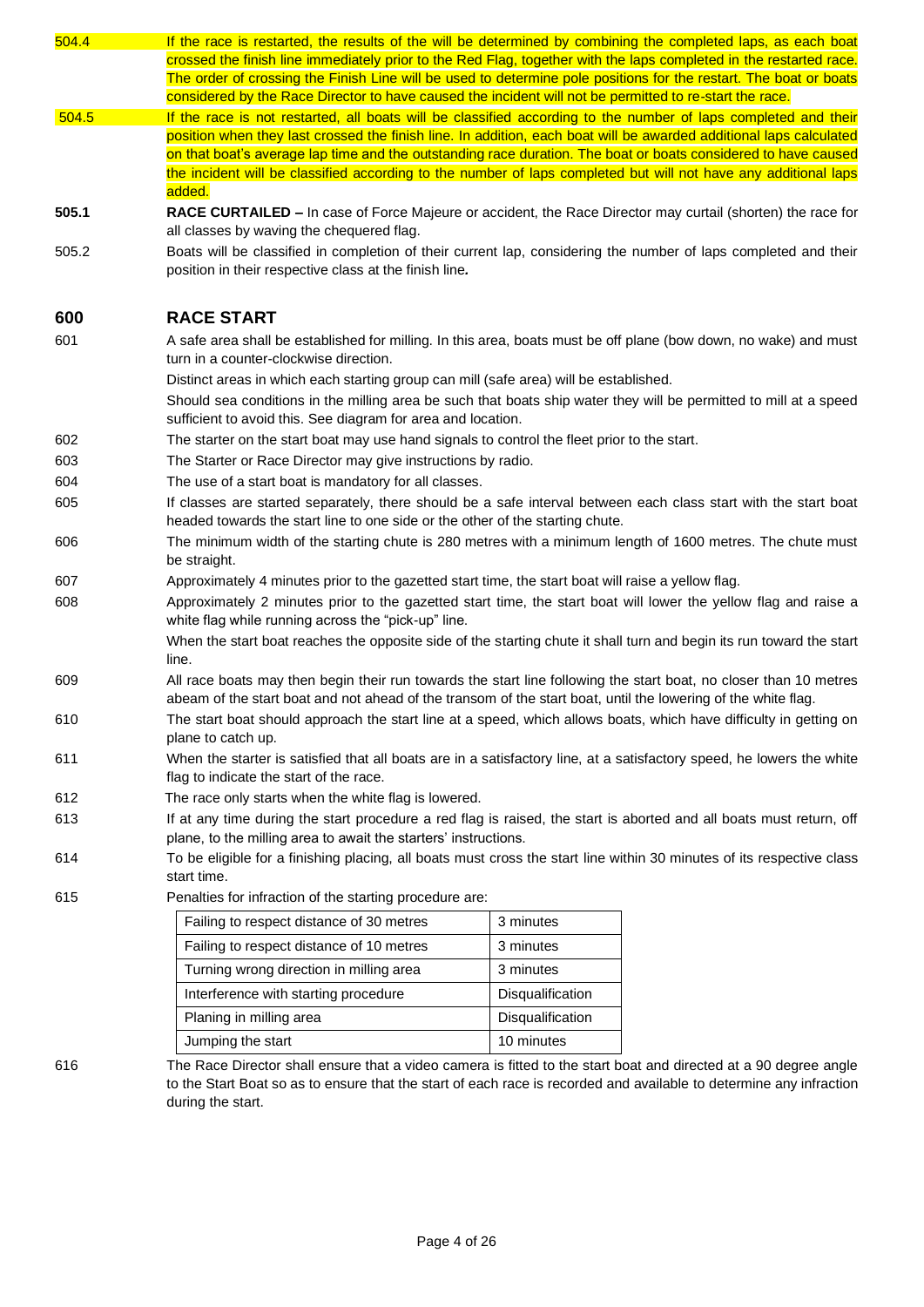#### **700 FLAGS:**

| <b>RED FLAG</b>                  | Start aborted/postponed or at least 6 minutes to start |
|----------------------------------|--------------------------------------------------------|
| <b>YELLOW FLAG</b>               | 4 minutes to Start                                     |
| WHITE FLAG (raised)              | 2 minutes to Start                                     |
| WHITE FLAG (lowered)             | Race Start                                             |
| CHEQUERED FLAG (black and white) | Race Finish - All Classes                              |
| CHEQUERED FLAG (red and white)   | Race Finish - Specified Classes                        |

# **800 RACE FINISH**

- 801 When the leading boat (excluding the Production Classes) completes the required course distance for that class and crosses the finish line or at the expiration of the designated race duration, the black and white chequered flag will be waved. The leading boat shall be defined as the boat, regardless of class, that has completed the greatest number of laps.
- 802 This flag designates the "winning boat" for that class and the commencement of the finish procedure of all classes.

#### 803 Boats will be classified on completion of their current lap, considering the number of laps completed and their position in their respective class at the finish line.

- 804 If the race is conducted over a specified number of laps, the minimum number of laps for the boat to qualify as the "winning boat" in each respective class shall be approximately 70% of the laps of the race for each respective class.
- 805 Any boat crossing the finish line after the "winning boat" in its respective class will be classified considering the number of laps completed and its time, provided the boat has covered 70% of the number of laps completed by the "winning boat" in that class.
- 806 Any boat that fails to cross the finish line after the winning boat in its respective class will be classified considering the number of laps it has completed and its time provided it has covered 70% of the number of laps completed by the "winning boat" in that class.

#### **900 WINNER**

- 901 The course will close 20 minutes after the leading boat of any class completes the course required for that class and crosses the finish line, hence commencing the finish procedure for all classes.
- 902 Any laps completed after this time will not be included in the final results.
- 903 The Race Director's interpretation of the time of the commencement of the finish procedure will be final.
- 904 The red and white chequered flag will be displayed to the competitors in the Production Classes at the completion of their required distance.
- 905 This flag will not indicate the commencement of the "finishing procedures" for other championship classes.

# **1000 POINTS SCORE TABLE** *(Amended 09/02/2020)*

| <b>POSITION</b> | <b>POINTS</b> | <b>POSITION</b>  | <b>POINTS</b> | <b>POSITION</b>         | <b>POINTS</b> |
|-----------------|---------------|------------------|---------------|-------------------------|---------------|
| 1 <sup>ST</sup> | 35            | 6 <sup>TH</sup>  | 15            | $11$ <sup>TH</sup>      | 5             |
| 2 <sub>ND</sub> | 30            | 7 <sup>TH</sup>  | 12            | 12 <sup>TH</sup>        |               |
| 3 <sup>RD</sup> | 26            | 8 <sup>TH</sup>  | 10            | 13 <sup>TH</sup>        |               |
| 4 <sup>TH</sup> | 22            | 9 <sup>TH</sup>  | 8             | 14 <sup>TH</sup>        |               |
| 5 <sup>TH</sup> | 18            | 10 <sup>TH</sup> | 6             | 15 <sup>TH</sup> to DNF |               |

# **POINTS SCORE TABLE – POLE POSITION** *(Amended 09/02/2020)*

| <b>POSITION</b> | <b>POINTS</b> | <b>POSITION</b> | <b>POINTS</b> | <b>POSITION</b>         | <b>POINTS</b> |
|-----------------|---------------|-----------------|---------------|-------------------------|---------------|
| 1 <sub>1</sub>  | 18            | 5 <sup>TH</sup> | 9             | 9 <sup>TH</sup>         |               |
| 2 <sup>ND</sup> | 15            | 6 <sup>TH</sup> |               | 10 <sup>TH</sup>        |               |
| 3 <sub>RD</sub> | 13            | 7 <sup>TH</sup> | 6             | 11 <sup>TH</sup>        |               |
| 4 <sup>TH</sup> | 11            | 8 <sup>TH</sup> | 5             | 12 <sup>TH</sup> to DNF |               |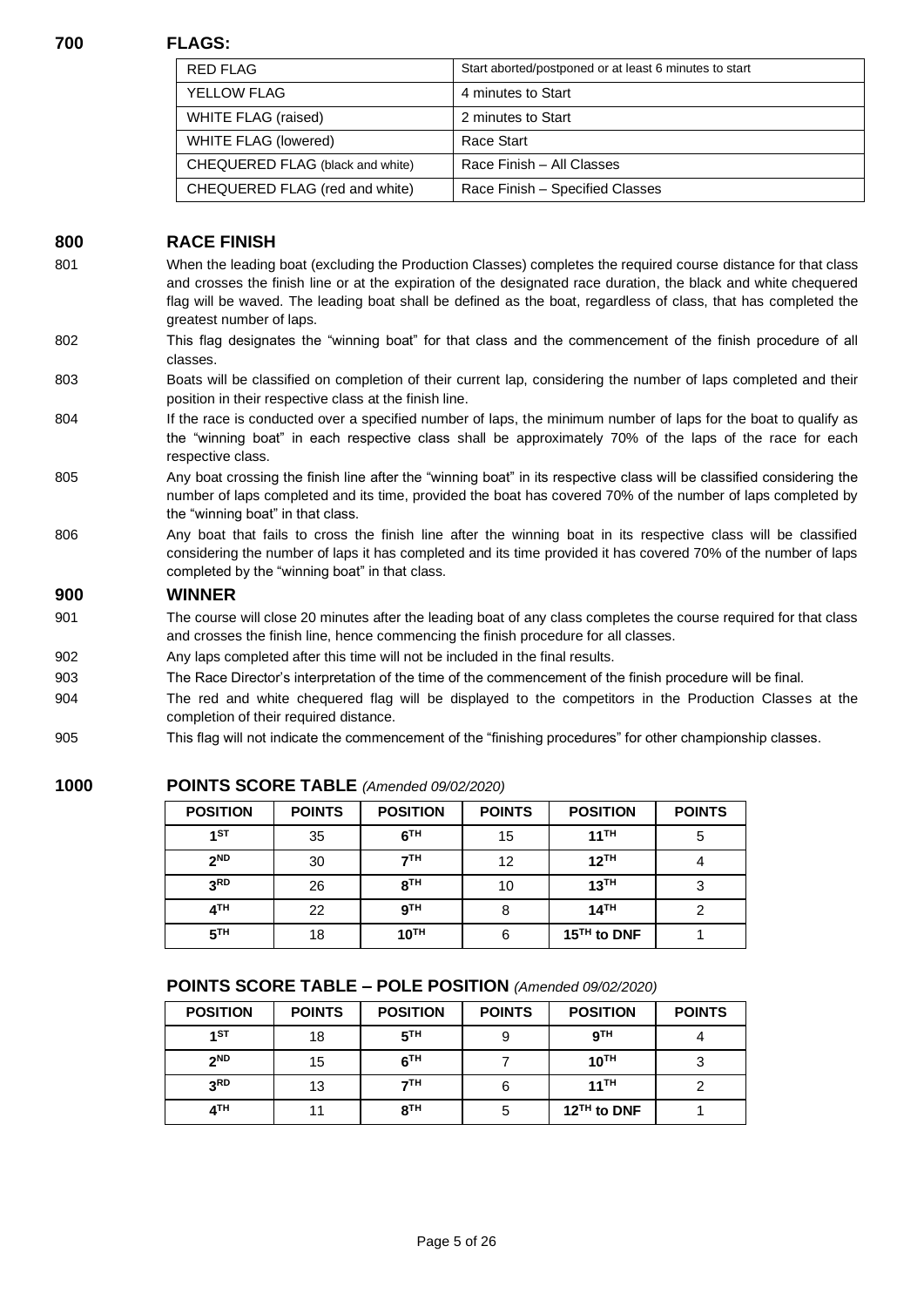- **1100 REINFORCED COCKPITS** 1101 All boats competing in Supercat Extreme Class, Supercat 1000 Class, Supercat Outboard Class, Supercat Unlimited Class and Supercat 300 Class must be fitted with a reinforced cockpit and must comply completely with Group 1100 Rules and any other rules or guidelines the Offshore Council may deem appropriate from time to time. 1102 For Reinforced Cockpits constructed prior to January 1 1998, and first measured after January 1 1998 or constructed outside Australia, detailed drawings (as required by Rule 1111) which reflect the design and construction of the Reinforced Cockpit, must be prepared by the Owner and submitted to the Offshore Measurer requested to measure the boat. On completion of measurement, the drawings will be lodged with the National Authority before a Measurement Certificate is issued. 1103 Where there is conflict in respect of a particular means of construction or design between Group 1100 rules and the rules or guidelines referred to in Rule 1101, the specific matter shall be referred to the Offshore Council for determination. 1104 A Cockpit is defined as a containment area for crew and can be constructed as an integral part of the boat designed to protect all members of the crew in the event of an accident. 1105 The crew must be seated and the cockpit must have a restraint system. 1106 In multi-hull boats, the cockpit must not be positioned in the sponsons except with the express written consent of the Offshore Council. 1107 The various components that constitute the reinforced cockpit shall be properly maintained to ensure reliable operation of all components with emphasis being placed on the canopy release mechanism, emergency air supply and restraint systems. 1108 Detachable cockpit pods designed and constructed using materials of sufficient strength to provide adequate crew protection are acceptable. 1109 The attachment and release mechanism must be explained with the drawings required by 1111. 1110 These "detachable cockpit pods" must conform to all the 1100 rules. The cockpit must be easily evacuated. **1111 Drawing and Measurement** - Three view drawings (plan, side and elevation) of the design of the reinforced cockpit, the bulkheads, the type of canopy, the buoyancy system and the restraint system anchorage points must be lodged with the National Authority and verified at the time of measurement. **1112 Restraint Anchor Points -** Drawings in three dimensions showing Restraint Anchor Points together with reinforcement areas supporting the Anchor Points are to be supplied with material specification requirements. **1113 Cockpit Areas, Designer Drawings -** The containment area for crew (Cockpit) shall be a reinforced area. 1113.1 This area shall be designed as an integral part of the boat, taking in the areas fore, aft and alongside the crew, and be shown in the overall drawings of the boat together with the detailed drawings of the Cockpits, their reinforcement and the restraint system employed, which shall also state the material specifications. **1114 Canopies and Release Methods -** Drawings shall be provided showing canopy aperture dimensions for full or partial canopies, single or tandem arrangements. 1114.1 Tandem arrangement shall describe whether for or aft, or side-by-side seating. 1114.2 Drawings shall show the material specification of transparent areas. Glass is not permitted. 1114.3 Drawings shall show the method of construction of release devices for totally enclosed canopies. **1115 Measurement -** Prior to Boat Measurement, the drawing and material specifications shall be sent to the "Offshore Measurer" requested to measure the boat. 1115.1 On completion of measurement, the drawings and material specifications called for by the designer shall be lodged with the National Authority before they issue a Measurement Certificate. **1116 Cockpit Evacuation / Immersion Testing** - Before racing in a craft with restraint systems, all crews must have passed in the last twenty-four months an immersion test approved by the National Authority to ensure that they can exit a reinforced cockpit crew compartment successfully. 1116.1 An Immersion Certificate must be delivered by the organisation conducting the test.
- 1116.2 All crews must also hold a valid SCUBA certificate.
- 1116.3 Crews will be required to make both certificates available to scrutineers prior to any race*.*
- **1117 Crew Numbers –** *Deleted 2010 Annual General Meeting*
- **1118 Secondary Exits** It is strongly recommended that there be at least two independent exits available from each fully enclosed cockpit.
- **1119 Helmet Clearance -** Drivers' helmets must not protrude out of the canopy when in the normal seated position.
- 1119.1 There must be a minimum of 0.12m vertical and lateral clearance between the canopy and each crewmember's helmets when in the normal seating position.
- **1120 Stop Buttons / Switches -** Boats with restraints must have stop buttons/switches located in the cockpit
- 1120.1 The stop buttons/switches must be identified by fluorescent colour.
- 1120.2 These switches must shut off all fuel pumps as well as the ignition circuit.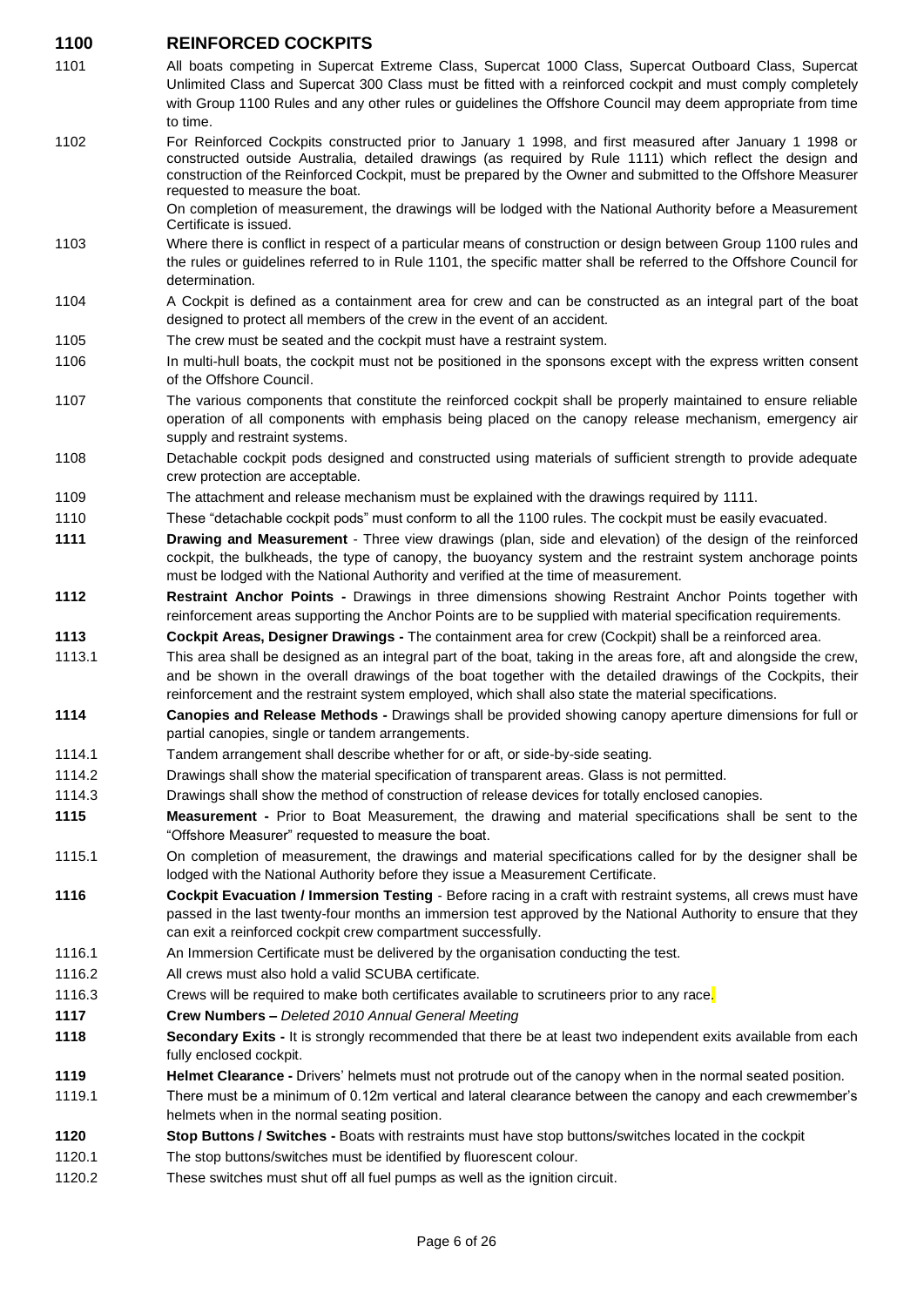**1121 Rear of Head Protection** - Crew compartments must be fitted with rear of head protection for each crewmember.

- 1121.1 The head protection foundation must be an integral part of the seat, which must be attached directly to a strong structure member of the boat and be capable of withstanding extreme impact situations.
- 1121.2 The head protection must be a minimum of 0.2m wide and extend at least 75% of the height of the safety helmet as worn by the crew whilst in the normal seating position.
- **1122 Restraint System -** The Restraint System must consist of a 5 or 6 strap harness, as required by FISA for car racing and should utilise a 75mm lap belt and 50mm shoulder straps rated at 4,100kg and grommeted to prevent chafing or cutting of the belt.
- 1122.1 Harness straps must be attached directly to, or supported by a strong structural member.
- 1122.2 Those straps close behind the driver's head and neck must be 100mm to 150mm apart at point of attachment.
- 1122.3 The shoulder harness should be installed at 90 degrees to the spine at shoulder line to minimise compression injuries under high "G" loading.
- 1122.4 All straps must be free to run through intermediate loops or clamps/buckles.
- 1122.5 All anchor point bolts must be fitted with backing plates of adequate size.
- **1123 Restraint System Release -** All restraints systems must a have common method of release.
- 1123.1 The single lever method (NASCAR type) or rotary types are both totally acceptable restraint release systems.
- **1124 Steering Wheel -** A quick release steering wheel may be fitted on a boat with personal restraints but all drivers must be able to exit the cockpit without removing the steering wheel.
- **1125 Buoyancy -** It is mandatory that enough buoyancy be provided in the boat to ensure that the boat floats if capsized or holed.
- 1125.1 The Measurer should verify the buoyancy system described by the Designer this buoyancy must be provided in at least 4 separate flotation units.
- **1126 Personal Flotation Devices -** The efficiency of the Personal Floatation Device (PFD) is a matter of the exclusive responsibility of the wearer.
- 1126.1 Every crewmember whilst on board must wear a Personal Floatation Device (PFD) during the practice runs and throughout the race.
- 1126.2 Jackets should be coloured high visibility orange or yellow.
- 1126.3 The jacket must have epaulets/handles to help extract crew from boat.
- 1126.4 The jacket must have crotch straps or method of ensuring that jacket does not ride up.
- **1127 Visibility -** Driver and Co-Driver must have clear and safe, undisturbed visibility ahead at sea level whilst racing.
- 1127.1 The combined visibility of Driver and Co-Driver must be through a horizontal arc of 225 degrees (112.5 degrees either side of the centre line of the boat).
- 1127.2 In boats with canopies, rear view mirrors are mandatory as well as a method of cleaning the canopy whilst under way.
- **1129 Bulkheads -** Boats must have installed bulkheads around the crew. These bulkheads must be reinforced to prevent them from collapsing under impact. The sides, floor and deck of the crew compartment must be strengthened to ensure the safety of the crew.
- **1130 Air Supply -** It is mandatory that an air supply (not oxygen) be provided for each riding crewmember.
- 1130.1 The air supply must be securely fixed adjacent to, or on, each of them.
- 1130.2 It is recommended that sufficient air be provided for ten minutes.
- **1131 Fire Extinguishers** The fire extinguishers as described in Rule 1405.02 must be immediately accessible to the riding crew, one per member.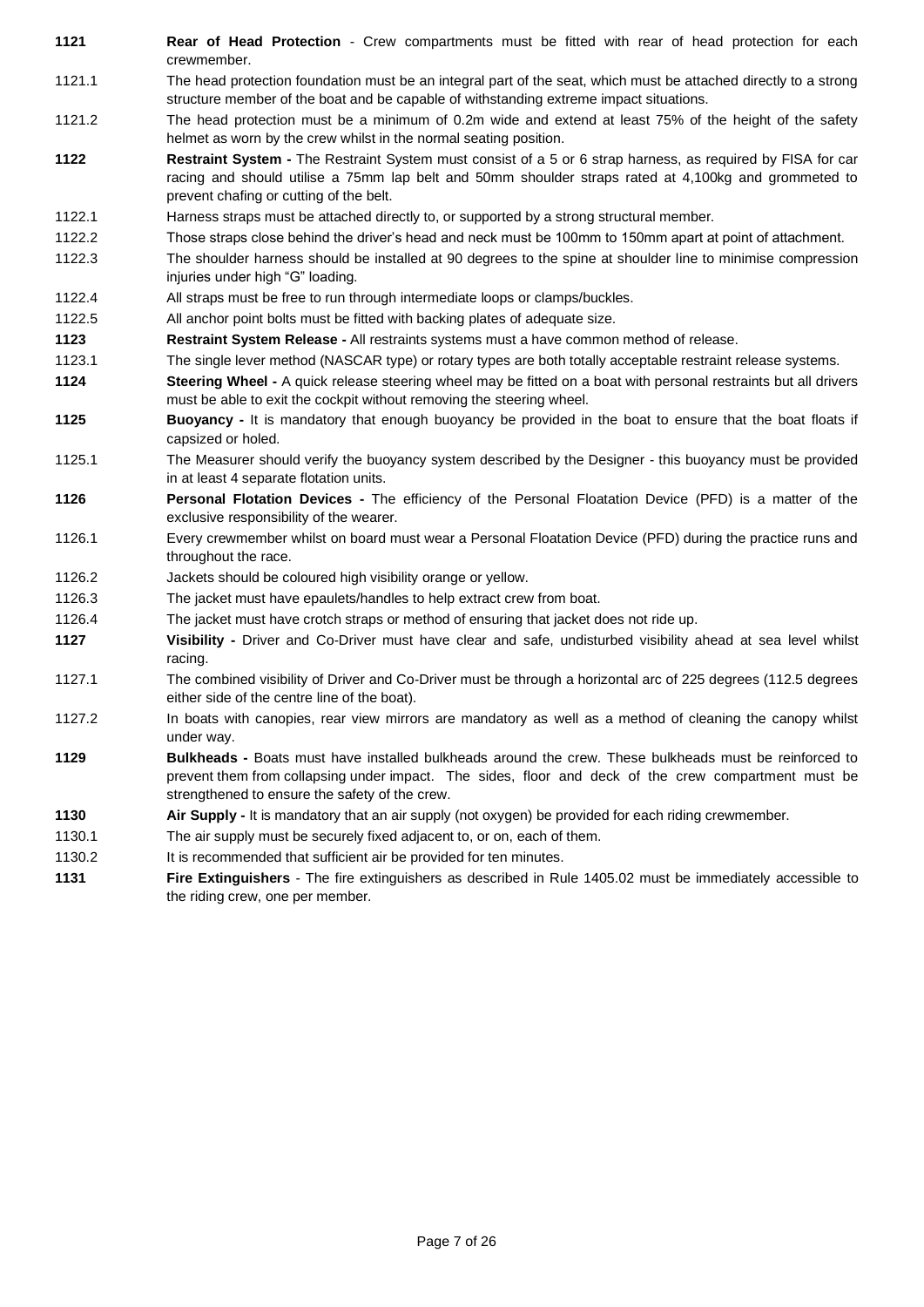# **1200 CHAMPIONSHIPS, TROPHIES and SPECIAL EVENTS**

The Association will control the following Offshore Class Championships and other classes:

| "AUS 1"                         | The Mark Lee Memorial Trophy                  |
|---------------------------------|-----------------------------------------------|
| <b>Super Cat Extreme</b>        | The Australian Offshore Powerboat Club Trophy |
| Super Cat 1000                  | The Challenger Trophy                         |
| Super Cat Outboard              | The J R Gilbert Trophy                        |
| <b>Supercat Unlimited Class</b> |                                               |
| Sports 65 Class                 | The Shark Cat Trophy                          |
| Sports 85 Class                 | The Kevin Wyld Trophy                         |
|                                 |                                               |
|                                 | The Gary Rowe Trophy                          |
|                                 | The Union Steel Trophy                        |
|                                 | The Tony Low Trophy                           |
|                                 | The Geoff Bricker Trophy                      |

1200.1 The engine and hull classes for Championships, Speed and Time Trials and Special Record Attempts for the ensuing season are to be ratified annually.

## **1300 CLASSES**

#### **1301 SUPERCAT EXTREME CLASS**

- 1301.1 Supercat Extreme boats will be permitted a minimum overall length of 10.67 metres and a maximum overall length of 14.02 metres.
- 1301.2 Supercat Extreme boats must be of catamaran design.
- 1301.3 Supercat Extreme boats with an overall beam exceeding 3.66 metres will be permitted a minimum weight of 4,400 kilograms.
- 1301.4 Supercat Extreme boats will be permitted a minimum height of 121.92 centimetres measured from the keel to the deck forward of the reinforced cockpit. The reinforced cockpit must not be included in the measurement.
- 1301.5 Supercat Extreme boats with a tunnel width not exceeding 167.64 centimetres will be permitted a minimum weight of 4,300 kilograms. Supercat Extreme boats with a tunnel width exceeding 167.64 centimetres will be permitted a minimum weight of 4,400 kilograms. Supercat Extreme boats not fitted with Mercury SSM VI drives will be permitted a minimum weight of 4,400 kilograms. All weights will be measured and recorded at the completion of each race in accordance with Rule 2001.242.
- 1301.6 Supercat Extreme boats may be fitted with a tunnel flap. The tunnel flap may be adjustable whilst the boat is underway however if the tunnel width exceeds 167.64 centimetres then the tunnel flap may only adjusted for the purpose of relieving tunnel compression.
- 1301.6 Water ballast, whether in sealed or non-sealed containers, is expressly forbidden in Supercat Extreme boats. Water pickups for the purpose of engine cooling are the only open hull apertures that are permitted below the waterline. All other apertures below the waterline must be sealed with drain plugs/bungs.
- 1301.7 Supercat 1000 boats fitted with Mercury Racing HP525EFI engines and complying with Rule Group 1302, including hull length requirements, may be permitted to compete in Supercat Extreme provided that the engines fitted are limited to 5,400 revolutions per minute and provided that the boat weighs a minimum of 3,200 kilograms irrespective of drive unit type. Gear ratios are free. Supercat 1000 boats must, in all other aspects, comply with the Supercat Extreme rules.

1301.8

- 1301.9 Supercat Extreme boats must be fitted with four (4) suitable lifting points for the purpose of launching and retrieving the boat by crane. Each boat must have a set of slings suitable for attachment to a crane and the slings must be configured so that the boat hangs level or stern-down.
- 1301.10 Supercat Extreme boats will be permitted to compete with a maximum of two (2) engines fitted, each of which must comply completely with the following specifications:
	- 1301.101 **Capacity -** Minimum displacement of 8,111 cubic centimetres (495 cubic inches), maximum displacement of 8,357 cubic centimetres (510 cubic inches) per engine. Maximum crankshaft stroke of 10.16 centimetres (4 inches).
	- 1301.102 Maximum compression ratio permitted is 9.5:1.
	- 1301.103 **Valves -** Maximum of two (2) valves per cylinder. Valves must be operated by pushrods.
	- 1301.104 Maximum gross camshaft lift is 18.288 millimetres (.720 inch) with zero lash. Lift must be measured at the valve.
	- 1301.105 Variable camshaft timing is prohibited.
	- 1301.106 **Block -** The engine block must be manufacturer of cast iron. The cylinder block must be of a Chevrolet design with either 24.9 centimetre (9.8 inch) or 25.91 centimetre (10.2 inch) deck height.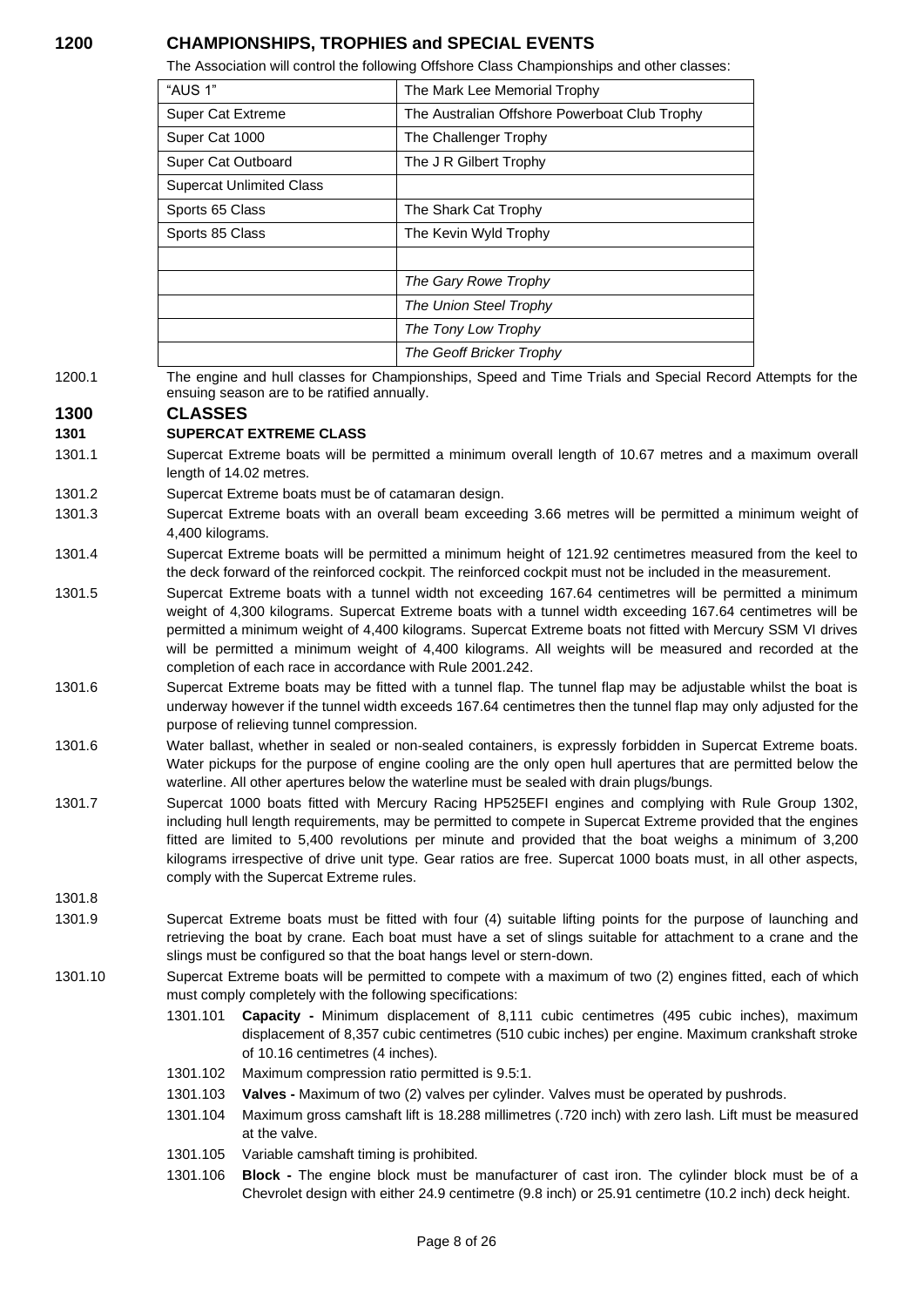- 1301.107 The engine block must be manufactured by either General Motors, World Products (Merlin) or Dart. The following part numbers are approved: General Motors: 10185049, 10134367, 24502502, 24502500, 12370834, 14044808, 12370833, 10051106, 10237292 World Products (Merlin): 080100, 080110, 081100, 081110, 081102, 081112, 081120 Dart: Big M 31263444, 31263454 The use of any other engine block requires the written consent of the APBA Offshore Council.
- 1301.108 Sleeves or bushings may be used providing that the original OEM (GM) lifter bore location is not changed.
- 1301.109 Pushrods must ride in the centre of the lifter. Offset lifters are prohibited.
- 1301.110 **Internals -** Crankshafts, connecting rods, pushrods and wrist (gudgeon) pins must be made of steel, Titanium or other materials are prohibited.
- 1301.111 Single plane crankshafts are prohibited. Crankshaft throws must be timed in accordance with OEM specifications.
- 1301.112 **Cylinder Heads -** Cylinder heads must be Brodix (big block Chevrolet design) BB2 Plus or BB2 Plus APBA cast. No other cylinder head is permitted. It is permissible for the "APBA" casting to be removed from the runner/s provided that only the casting and no additional material is removed. No other modifications to the OEM castings are permitted. OEM serial numbers must not be defaced or altered. The use of offset cylinder head guides or any modification to the OEM mounting location of the cylinder head is prohibited. Welding modifications are prohibited. Any repairs to the cylinder heads must be carried out by Brodix or its authorised Agent.
- 1301.113 **Intake Manifold -** The use of any stock cast intake manifold is permitted. Intake manifolds may be port matched up to 3.81 centimetres (1.5 inches) to match the cylinder heads. Fabricated or tunnel ram type manifolds are prohibited. Carburettor spacers or adaptors of up to 6.35 centimetres (2.5 inches), measured between the bottom of the carburettor and the top of the manifold, are permitted.
- 1301.114 **Induction -** One (1) carburettor only permitted per engine. Fuel injection of any type is prohibited. Carburettors may be of any Holley Dominator style.
- 1301.115 Only petrol fuel with a maximum octane rating of 98 RON is permitted for use in Supercat Extreme. Alcohol content within the petrol fuel (ie E85) is prohibited. Fuel additives of any type are prohibited.
- 1301.116 The sealing of the inlet air track from any external opening to the flame arrestor is prohibited. Any fresh air ducting must be no closer than 5 centimetres at its nearest point to the engine or flame arrestor. Sealing or pressurising of the engine compartment is prohibited. The Race Director may enforce the installation of an atmospheric pressure measuring device in the engine compartment. Any atmospheric pressure reading exceeding 1.1 atmospheres will result in disqualification.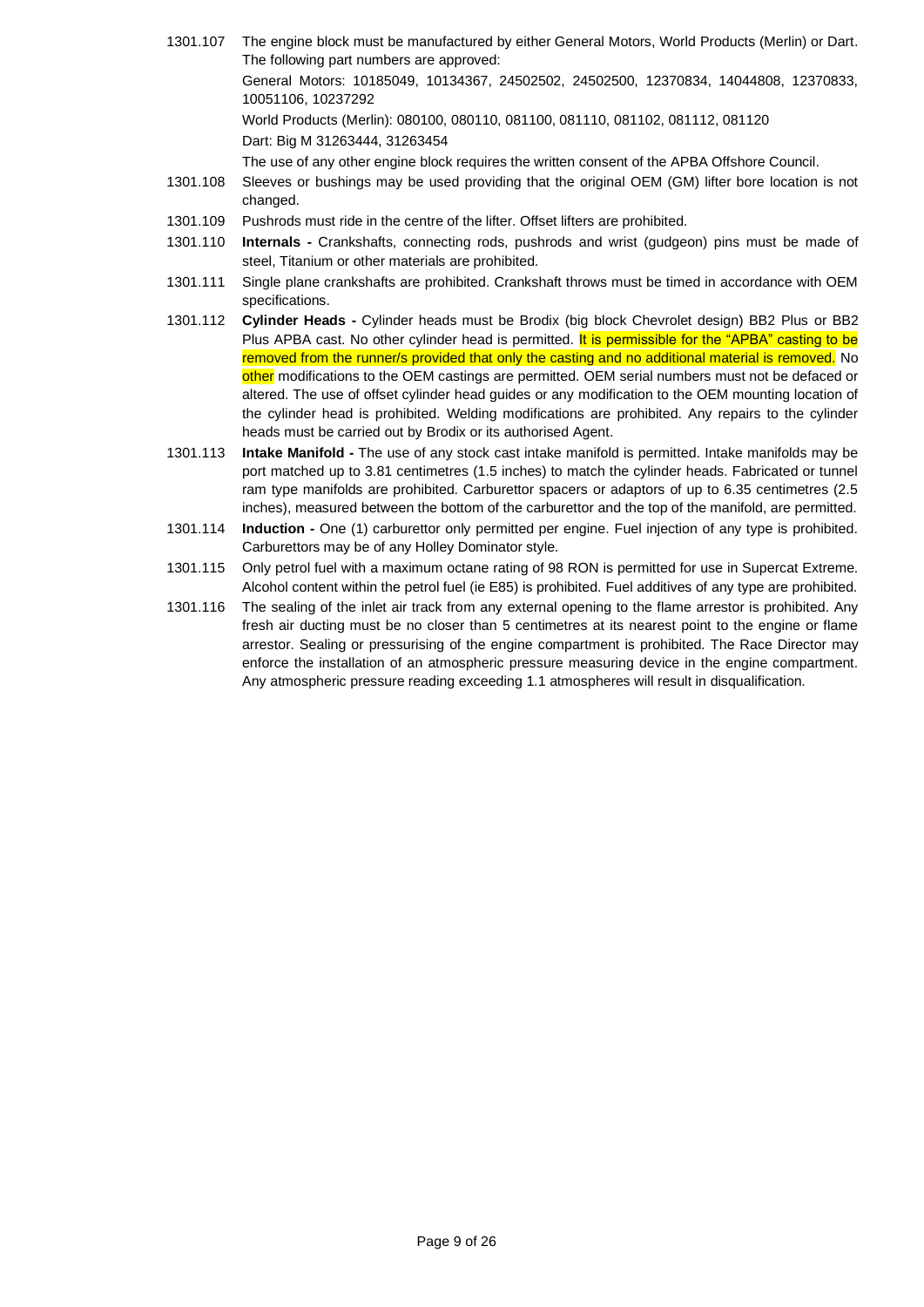- 1301.117 **Exhaust System -** Exhaust manifolds may be cast or fabricated with no more than 39.37 centimetres (15.5 inches) of individual primary runner length, measured at the centreline of any runner from the cylinder head port to the common collector and including any gaskets, adaptors or wedges. Modifications that increase the runner length or give the effect of longer individual runners, including merge collectors, divider plates and turbulence cones are prohibited. The stock Mercury style 525 CMI header is permitted.
- 1301.118 Any non-divided (common collector), round, square, rectangular or oval, elbow, riser or tailpipe is permitted. All exhaust manifolds and pipes from the engine outlet to point of exit from the hull of deck must be water cooled by water jackets. The exhaust exit from the hull or deck must be located in such a position so as to ensure that exhaust gases cannot affect the crew.
- 1301.119 **Transmission -** Only single speed transmissions / crash boxes are permitted. Multi speed transmissions are prohibited.
- 1301.120 **Engine Lubrication -** Wet sump and internal oil pump systems are permitted.
- 1301.121 Dry Sump and external oil pump systems are permitted. A maximum of three scavenging pump sections are permitted on dry sump systems.
- 1301.122 The intake valley of the engine block must remain as cast. Alterations to prevent oil flow from the valley to the crankcase are prohibited. The attachment or formation of raised sections around any oil drain openings in the intake valley is prohibited. Damming or collecting of oil by any means in the intake valley is prohibited.
- 1301.123 **Ignition –** The distributor must be positioned on the block in accordance with OEM specifications.
- 1301.124 All engines must be fitted with either an MSD digital or analogue ignition system, which must be limited to a maximum of 7,000 revolutions per minute (RPM). A G2X Data Logger must be installed and maintained to monitor and log the engine RPM throughout each competition. The logging of required data must be verifiable by the Race Director at the completion of each competition. Ignition systems fitted with an internal dial-up RPM limiter must be set at 7,000RPM and sealed by the Engine Measurer or Race Director. The wiring harness utilised by the ignition system and the data logger must be accessible and allow for inspection. No additional ignition components are allowed.
- 1301.125 Any boat competing in Supercat Extreme found, in the opinion of the Race Director, to exceed the 7,000RPM limit will be disqualified and will not be awarded any points towards the Championship for any competition conducted that day.
- 1301.126 Crank triggered ignitions and belt driven ignitions are prohibited.
- 1301.127 The ignition system on each engine will be permitted to use one (1) coil only. Individual coils per cylinder are prohibited.
- 1301.128 Back-up ignition systems are prohibited.
- 1301.129 Spark must be distributed via the distributor rotor and distributor cap only.
- 1301.11 Supercat Extreme engines may be prepared/assembled by any engine builder and must comply with the engine specifications listed in Rule 1301.10.
- 1301.12 The goals of the Supercat Extreme engine specification are to:
	- 1301.121 Increase competitive balance throughout the Supercat Extreme class.
		- 1301.122 Develop a "6 race engine".
		- 1301.123 Reduce maintenance and operating costs in connection with engines.
		- 1301.124 Increase reliability and durability.
		- 1301.125 Increase the number of teams that can afford to competitively participate in the Supercat Extreme class.
		- 1301.126 Decrease the reliance on outside third-party engine suppliers.
- 1301.13 Supercat Extreme boats will be permitted to use only cast Stainless Steel propellers complying with the dimensions detailed in rule 1301.17 and having a maximum of 5 blades. Only propellers manufactured by either Mercury, Throttle-up, Hering or Rolla are permitted to be used. Forged propellers are prohibited. Titanium propellers are prohibited. Propellers manufactured by other manufacturers may be used with the written consent of the APBA Offshore Council.
- 1301.14 Any propeller used must be intended for sale to the general public at commercially reasonable prices and must be available to all teams.
- 1301.15 Propellers may be modified. Modifications may include polishing, grinding, bead blasting, media blasting, welding and/or machining.
- 1301.16 All propellers must comply with the minimum thickness detailed in rule 1301.17. All propellers must be available for measurement by the Engine Measurer or Race Director.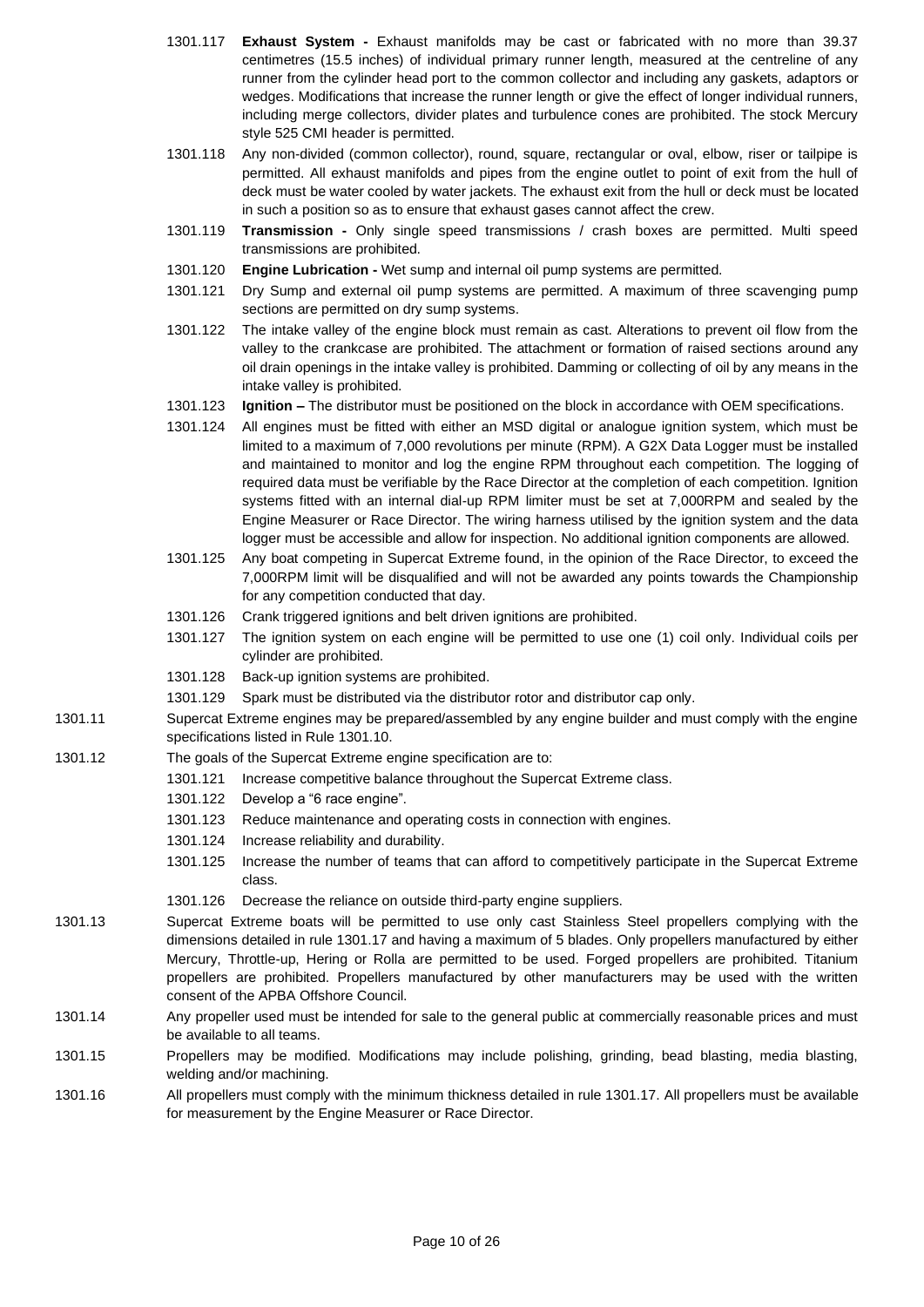#### 1301.17 **Propeller Dimensions**

| <b>Propeller Diameter</b> |    |                   | <b>Strike Radius at:</b> |  |
|---------------------------|----|-------------------|--------------------------|--|
| 15"                       | 2" | $4\frac{1}{4}$ "  | $6\frac{1}{2}$ "         |  |
| 15 1/4"                   | 2" | 4 1/2 "           | $6\frac{5}{8}$ "         |  |
| $15\frac{1}{2}$           | 2" | 4 3/8"            | $6\frac{3}{4}$ "         |  |
| $15\frac{3}{4}$           | 2" | 4 7/16"           | 67/8"                    |  |
| 16"                       | 2" | 4 $\frac{1}{2}$ " | 7"                       |  |
| 16 1/4"                   | 2" | 4 9/16"           | 71/8"                    |  |
| 16 1/2"                   | 2" | 4 5/8 "           | $7\frac{1}{4}$ "         |  |
| $16\frac{3}{4}$           | 2" | 4 11/16"          | 7 3/8 "                  |  |
| 17"                       | 2" | 4 3/4"            | $7\frac{1}{2}$ "         |  |
| $17\frac{1}{4}$           | 2" | 4 13/16"          | 7 5/8 "                  |  |
| $17\frac{1}{2}$           | 2" | 4 7/8"            | $7\frac{3}{4}$ "         |  |
| $17 \frac{3}{4}$          | 2" | 4 15/16"          | 7 7/8"                   |  |
| 18"                       | 2" | 5"                | 8"                       |  |

#### **Intersect Radius Lines at:**

| Radius                  | Distance from Leading Edge | <b>Thickness</b> |
|-------------------------|----------------------------|------------------|
| ייר                     | $1\frac{3}{8}$ "           | .283"            |
| 4 $\frac{1}{4}$ " to 5" | $1\frac{1}{5}$             | .182"            |
| 6 $\frac{1}{2}$ " to 8" | 1 11/16"                   | .115"            |

#### **Intersect Radius Lines at:**

| Radius                  | Distance from leading | <b>Thickness</b> |
|-------------------------|-----------------------|------------------|
| ייר                     | $1\frac{1}{2}$ "      | .475"            |
| 4 $\frac{1}{4}$ " to 5" | $1\frac{1}{2}$        | .302"            |
| $6\frac{1}{2}$ " to 8"  | 4 8                   | .130"            |

1301.18 The APBA Offshore Council reserves the right to monitor the performance of any and all boats competing in the Supercat Extreme class and introduce measures that it considers appropriate to maintain parity between boats competing in the Supercat Extreme class. Such measures may include the imposition of additional weight to a particular boat or boats, based on configuration (ie drive type, tunnel width, etc).

#### **1302 SUPERCAT 1000**

- 1302.1 SUPERCAT 1000 boats will be only permitted to compete using Mercury Racing HP525EFI, Mercury Racing 565, Supercat 750 (per Rules 1301.2 and 1302.4) engines or such other engines as may be approved by the Offshore Council from time to time. Engines may not be modified outside of original manufacturers' specifications. A maximum of two engines per boat is permitted. All engines must be limited to a maximum of 5,400 revolutions per minute (RPM).
- 1302.2 Diesel engines are not permitted. Forced induction of engines is not permitted.
- 1302.3 SUPERCAT 1000 boats must be of catamaran design and are permitted a minimum overall length of 9.70 metres and a maximum overall length of 14.00 metres.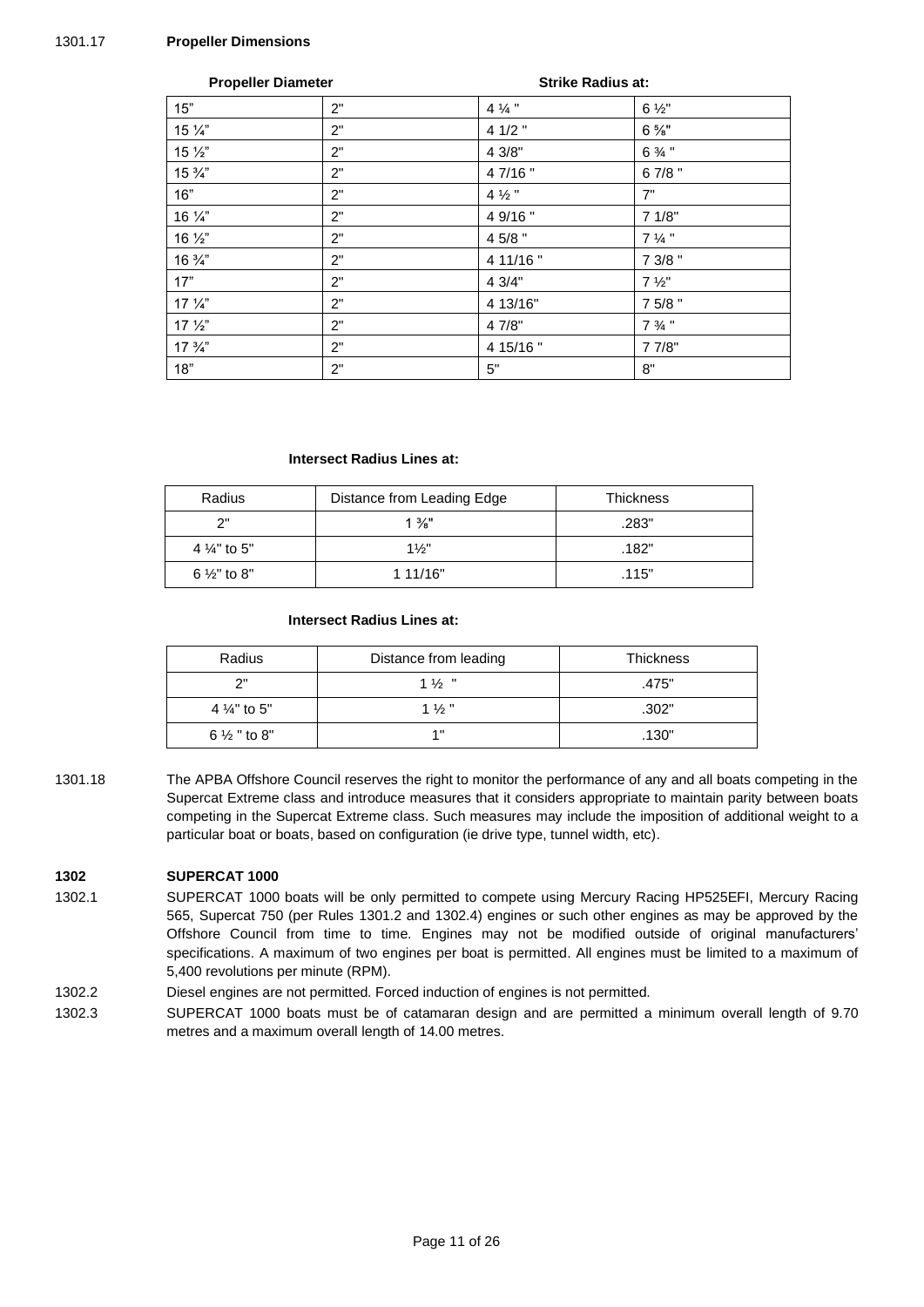1302.4 SUPERCAT 1000 boats will be permitted the following specific engine / minimum weight / length / drive combinations:

| Minimum Weight / Length / Drive Combination |
|---------------------------------------------|
| 3,400 kg                                    |
| Stern Drive only (no centre rudder)         |
| Minimum/Maximum Length: 9.70m / 10.70m      |
| 3,600 kg                                    |
| Any drive system                            |
| Minimum/Maximum Length: 9.70m / 14.00m      |
| 3,900 kg                                    |
| Any drive system                            |
| Minimum/Maximum Length: 9.70m / 14.00m      |
| 4,500 kg                                    |
| Any drive system                            |
| Minimum/Maximum Length: 9.70m / 14.00m      |
|                                             |

### **1303 SUPERCAT OUTBOARD CLASS**

- 1303.1 SUPERCAT OUTBOARD boats will be permitted a maximum of manufacturers 600 horsepower. Outboard petrol engines only are permitted. Forced induction is not permitted unless originally supplied as standard by the manufacturer.
- 1303.2 SUPERCAT OUTBOARD boats will be permitted a minimum overall length of 7.60 metres and a maximum overall length of 10.00 metres.
- 1303.3 SUPERCAT OUTBOARD boats will be permitted a minimum weight of 1,800 kg, increased by 1.1kg per centimeter in excess of 7.60 metres.
- 1303.4 Supercat Outboard boats with less than 600hp will be permitted to compete at a minimum weight calculated in accordance with the Multiplication Factor referred to in the table below. The minimum weights and the Multiplication Factors contained in the table below may be reviewed and amended by the Offshore Council from time to time as it sees fit. Other engine / horsepower combinations may be approved by the Offshore Council upon application.

| Engine Combination (engine pair)               | <b>Multiplication Factor</b> |
|------------------------------------------------|------------------------------|
| EPA 300hp, Non-EPA Mercury 280hp Offshore Race | 1.00                         |
| Non-EPA Mercury 260hp Offshore                 | 0.93                         |
| EPA 250hp                                      | 0.89                         |
| EPA 225hp, 200hp (3.0 litre)                   | 0.86                         |
| EPA 200hp (2.5 litre)                          | 0.82                         |
|                                                |                              |
| Existing Non-EPA 400hp boats                   | 1,300kg minimum weight       |

#### **1309 SUPERCAT UNLIMITED**

- 1309.1 Supercat Unlimited Class is a non-Championship class and is intended to provide for the testing of boats designed to participate in the Superboat Unlimited class sanctioned by Super Boat International Productions (SBI) of the USA.
- 1309.2 The Supercat Unlimited Class will be reviewed prior to the commencement of each racing season by the Offshore Council. Such review will include a decision as to whether or not the Supercat Unlimited Class will offered for competition.
- 1309.3 Boats competing in the Supercat Unlimited Class must comply with the Superboat Unlimited Class rules, as published by SBI from time to time. Where the Offshore Council sees a contradiction or non-compliance with The Rules or any applicable Australian Law then the Offshore Council shall have the power to enforce any amendment it sees fit.
- 1309.4 A copy of the Superboat Unlimited Rules, as published by SBI from time to time, must be held by the Offshore Council and the Race Director at all times and must be available for perusal by officials and competitors.

#### **1310 SUPERCAT 300 CLASS**

- 1310.1 SUPERCAT 300 boats will be permitted a maximum of 300 horsepower and will only be permitted to compete using the Mercury 300R Four Stroke outboard engine. No modifications are permitted to the engine.
- 1310.2 SUPERCAT 300 boats will be permitted a minimum overall length of *xx.xx* metres and a maximum overall length of *xx.xx* metres.
- 1310.3 SUPERCAT 300 boats will be permitted a minimum weight of *xx.xx* kilograms.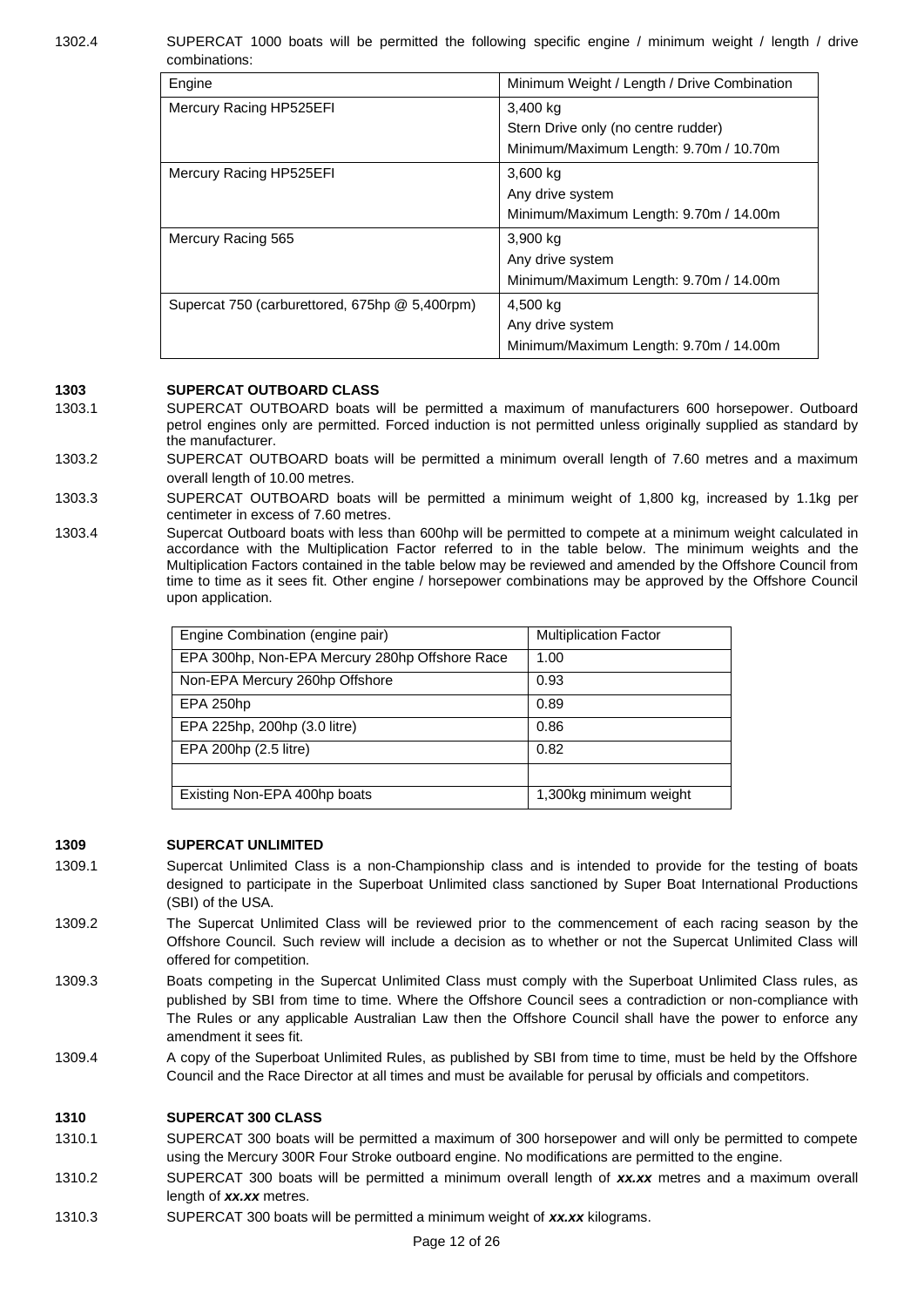| 1311   | <b>SPORTS CLASSES</b>                                                                                                                                                                                                                                                                                                                                                                                                                          |
|--------|------------------------------------------------------------------------------------------------------------------------------------------------------------------------------------------------------------------------------------------------------------------------------------------------------------------------------------------------------------------------------------------------------------------------------------------------|
| 1311.1 | It is the intent of these Sports Class Rules that each and every boat competing within the rules is governed by<br>the maximum speed applicable to each sub class, which shall be enforced by the use of race organiser-issued<br>GPS units, speed radar equipment and/or speed measurement based on course sector/race time calculations.<br>These rules are intended to allow for both open cockpit and reinforced cockpit boats to compete. |
|        | Any boat found to exceed the maximum speed specified for the respective sub class will be penalised by<br>disqualification and/or suspension.                                                                                                                                                                                                                                                                                                  |
| 1311.2 | PRODUCTION MONO HULL CLASS                                                                                                                                                                                                                                                                                                                                                                                                                     |
|        | Open to any commercially available mono hull fitted with a single unmodified commercially available<br>$\bullet$<br>outboard engine.                                                                                                                                                                                                                                                                                                           |
|        | Minimum hull length: 5.0 metres<br>$\bullet$                                                                                                                                                                                                                                                                                                                                                                                                   |
|        | Maximum hull length: unlimited<br>$\bullet$                                                                                                                                                                                                                                                                                                                                                                                                    |
|        | Maximum horsepower: 300 hp<br>$\bullet$                                                                                                                                                                                                                                                                                                                                                                                                        |
|        | Maximum speed: 60 mph<br>$\bullet$                                                                                                                                                                                                                                                                                                                                                                                                             |
| 1311.3 | SINGLE ENGINE MONO HULL CLASS                                                                                                                                                                                                                                                                                                                                                                                                                  |
|        | Open to any commercially available mono hull fitted with a single commercially available outboard<br>$\bullet$<br>engine. Engine modifications are limited to those permitted by Rule Group 1510.                                                                                                                                                                                                                                              |
|        | Minimum hull length: 6.0 metres<br>$\bullet$                                                                                                                                                                                                                                                                                                                                                                                                   |
|        | Maximum hull length: 9.0 metres<br>$\bullet$                                                                                                                                                                                                                                                                                                                                                                                                   |
|        | Maximum horsepower: 400 hp<br>$\bullet$                                                                                                                                                                                                                                                                                                                                                                                                        |
|        | Maximum speed: 70 mph<br>$\bullet$                                                                                                                                                                                                                                                                                                                                                                                                             |
| 1311.4 | OPEN MONO HULL CLASS                                                                                                                                                                                                                                                                                                                                                                                                                           |
|        | Open to any commercially available mono hull fitted with any number of inboard or outboard engines.<br>$\bullet$<br>Engine modifications are free.                                                                                                                                                                                                                                                                                             |
|        | Minimum hull length: 6.3 metres<br>$\bullet$                                                                                                                                                                                                                                                                                                                                                                                                   |
|        | Maximum hull length: 12.0 metres<br>$\bullet$                                                                                                                                                                                                                                                                                                                                                                                                  |
|        | Maximum horsepower: unlimited<br>$\bullet$                                                                                                                                                                                                                                                                                                                                                                                                     |
|        | Maximum speed: 85 mph<br>$\bullet$                                                                                                                                                                                                                                                                                                                                                                                                             |
| 1311.5 | <b>CRUISER CLASS</b>                                                                                                                                                                                                                                                                                                                                                                                                                           |
|        | Open to any commercially available mono or catamaran hull fitted with any number of inboard or<br>$\bullet$<br>outboard engines and fitted with no less than two permanent sleeping berths within an enclosed cabin.<br>Engine modifications are free.                                                                                                                                                                                         |
|        | Minimum hull length: 7.0 metres<br>٠                                                                                                                                                                                                                                                                                                                                                                                                           |
|        | Maximum hull length: unlimited                                                                                                                                                                                                                                                                                                                                                                                                                 |
|        | Maximum horsepower: unlimited<br>$\bullet$                                                                                                                                                                                                                                                                                                                                                                                                     |
|        | Maximum speed: 60 mph<br>$\bullet$                                                                                                                                                                                                                                                                                                                                                                                                             |
| 1311.6 | MULTI HULL OUTBOARD - 400HP CLASS                                                                                                                                                                                                                                                                                                                                                                                                              |
|        | Open to any catamaran hull fitted with no more than 2 commercially available outboard engines.<br>$\bullet$<br>Engine modifications are limited to those permitted by Rule Group 1510.                                                                                                                                                                                                                                                         |
|        | Minimum hull length: 7.0 metres<br>$\bullet$                                                                                                                                                                                                                                                                                                                                                                                                   |
|        | Maximum hull length: 9.0 metres<br>$\bullet$                                                                                                                                                                                                                                                                                                                                                                                                   |
|        | Maximum horsepower: 400 hp combined<br>$\bullet$                                                                                                                                                                                                                                                                                                                                                                                               |
|        | Maximum speed: 85 mph<br>$\bullet$                                                                                                                                                                                                                                                                                                                                                                                                             |
| 1311.6 | MULTI HULL OUTBOARD - 600HP CLASS                                                                                                                                                                                                                                                                                                                                                                                                              |
|        | Open to any catamaran hull fitted with no more than 2 commercially available outboard engines.<br>$\bullet$<br>Engine modifications are limited to those permitted by Rule Group 1510.                                                                                                                                                                                                                                                         |
|        | Minimum hull length: 8.5 metres<br>$\bullet$                                                                                                                                                                                                                                                                                                                                                                                                   |
|        | Maximum hull length: 10.0 metres<br>$\bullet$                                                                                                                                                                                                                                                                                                                                                                                                  |
|        | Maximum horsepower: 600 hp combined<br>٠                                                                                                                                                                                                                                                                                                                                                                                                       |
|        | Maximum speed: 85 mph<br>٠                                                                                                                                                                                                                                                                                                                                                                                                                     |

• Boats fitted with a Reinforced Cockpit as defined in Rule Group 1100 are not speed restricted.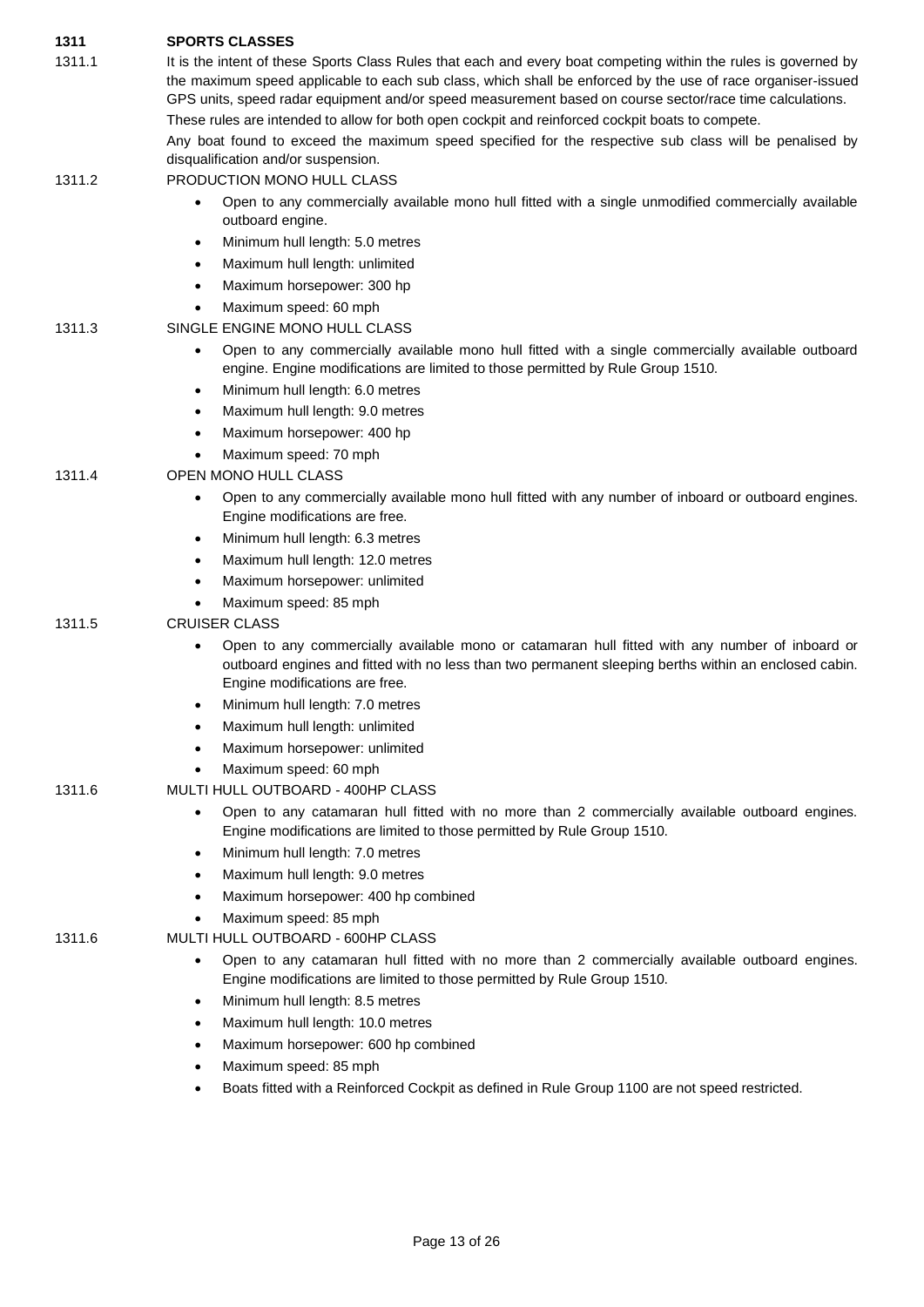| 1311.7 | <b>MULTI HULL INBOARD CLASS</b>                                                                                                                                                                                                                                                                        |
|--------|--------------------------------------------------------------------------------------------------------------------------------------------------------------------------------------------------------------------------------------------------------------------------------------------------------|
|        | Open to any catamaran hull fitted with no more than 2 inboard engines. Engine modifications are free.<br>٠                                                                                                                                                                                             |
|        | Minimum hull length: 8.5 metres<br>$\bullet$                                                                                                                                                                                                                                                           |
|        | Maximum hull length: 14.0 metres<br>$\bullet$                                                                                                                                                                                                                                                          |
|        | Maximum horsepower: unlimited<br>$\bullet$                                                                                                                                                                                                                                                             |
|        | Maximum speed: 100 mph<br>$\bullet$                                                                                                                                                                                                                                                                    |
| 1311.8 | Boats fitted with a Reinforced Cockpit as defined in Rule Group 1100 are not speed restricted.<br>$\bullet$<br>SPORTS 65 CLASS                                                                                                                                                                         |
|        | May be conducted as a Championship Class.<br>$\bullet$                                                                                                                                                                                                                                                 |
|        | Minimum hull length: 5.0 metres<br>$\bullet$                                                                                                                                                                                                                                                           |
|        | Maximum hull length: unlimited<br>$\bullet$                                                                                                                                                                                                                                                            |
|        | Maximum horsepower: 350 hp or 600hp with minimum hull length of 7.0 metres<br>$\bullet$                                                                                                                                                                                                                |
|        | Maximum speed: 65 mph<br>$\bullet$                                                                                                                                                                                                                                                                     |
| 1311.9 | SPORTS 85 CLASS                                                                                                                                                                                                                                                                                        |
|        | May be conducted as a Championship Class.<br>$\bullet$                                                                                                                                                                                                                                                 |
|        | Minimum hull length: 6.3 metres<br>$\bullet$                                                                                                                                                                                                                                                           |
|        | Maximum hull length: unlimited<br>$\bullet$                                                                                                                                                                                                                                                            |
|        | Maximum horsepower: 600 hp<br>$\bullet$                                                                                                                                                                                                                                                                |
|        | Maximum speed: 85 mph<br>$\bullet$                                                                                                                                                                                                                                                                     |
| 1400   | <b>CONSTRUCTION OF BOATS</b>                                                                                                                                                                                                                                                                           |
| 1401   | <b>STEERING POSITION -</b> The steering arrangements shall be so sited so that the safe handling of the boat shall                                                                                                                                                                                     |
|        | not be prejudiced by interference to the drivers' line of sight across the bow at any state of trim in calm water.                                                                                                                                                                                     |
| 1401.1 | Windshields, if fitted, shall be strong and self-supported. All edges shall be effectively padded if within the<br>drivers' reach.                                                                                                                                                                     |
| 1401.2 | Transparent windshields are to be made of plastic material.                                                                                                                                                                                                                                            |
| 1402   | GUARD RAILS - With the exception of Production Class boats, all boats will be fitted with rails or wires or hand<br>holds which shall extend fore and aft to enable crew to proceed from the cockpit to the whole deck for the<br>working of mooring, anchoring and towage and access to deck hatches. |
| 1402.1 | No ropes can be used as rails or hand holds.                                                                                                                                                                                                                                                           |
| 1403   | MOORING CLEAT - All boats shall be fitted with a well secured cleat or Sampson post on the fore-deck<br>adequate for anchoring in a sea way and for towing at sea over a prolonged period.                                                                                                             |
| 1403.1 | In addition, all catamaran hulls must be fitted with a tow hook on the underside of the tunnel on the centreline at<br>least 1/3 of the distance aft from the front edge of the tunnel.                                                                                                                |
| 1403.2 | This hook must be easily accessible for attaching a line during the recovery of the boat in the event of a<br>capsize.                                                                                                                                                                                 |
| 1403.3 | The hook is to be fitted on a reinforced area designed for the purpose of towing a water-laden hull.                                                                                                                                                                                                   |
| 1404   | <b>DECK</b> - The deck must be able to bear the weight of a standing man (100kg) at any point.                                                                                                                                                                                                         |
| 1405   | WATER-TIGHT FITTINGS - Any holes in the deck or hull for the passage of cables, fuel pipes, hoses, etc. shall<br>be fitted with sealing grommets and be above the lowest point of the stern structure to prevent the passage of<br>water into the boat.                                                |
| 1406   | DRIVERS COMPARTMENT - All seats, controls and fittings must be securely attached to the hull or deck.                                                                                                                                                                                                  |
| 1407   | WINGS - A wing is defined as a device above the deck that has a downward plus or minus 60-degree lower<br>surface with an area in excess of 0.1 sq metres.                                                                                                                                             |
| 1407.1 | The use of any wing, whether for lift, down force or stabilisation is permitted only on Class 1 boats, provided<br>that it is fitted to good standards or workmanship.                                                                                                                                 |
| 1407.2 | However, the following rules apply:                                                                                                                                                                                                                                                                    |
|        | 1.<br>The width of the wing cannot be more than 1.5 times the width of the hull for single hull craft and more<br>than the width of the boat for multi hulls.                                                                                                                                          |
|        | 2.<br>The wing must be strong enough to bear a man's weight (100 kg) at all points on it up to 1.2m from the<br>ends.                                                                                                                                                                                  |
|        | 3.<br>The wing should be fixed to the hull at least at four points in groups of two, spaced no less then 1.8m<br>apart with steel bolts of a diameter of at least 14mm.                                                                                                                                |
| 1407.3 | The use of shock absorbers that work under compression only is recommended.                                                                                                                                                                                                                            |
| 1407.4 | A section smaller than that of the bolts must not exist at any point in the support.                                                                                                                                                                                                                   |
| 1407.5 | A suitable transverse arrangement must be provided to make the fixing of the quadrilateral hyper-static.                                                                                                                                                                                               |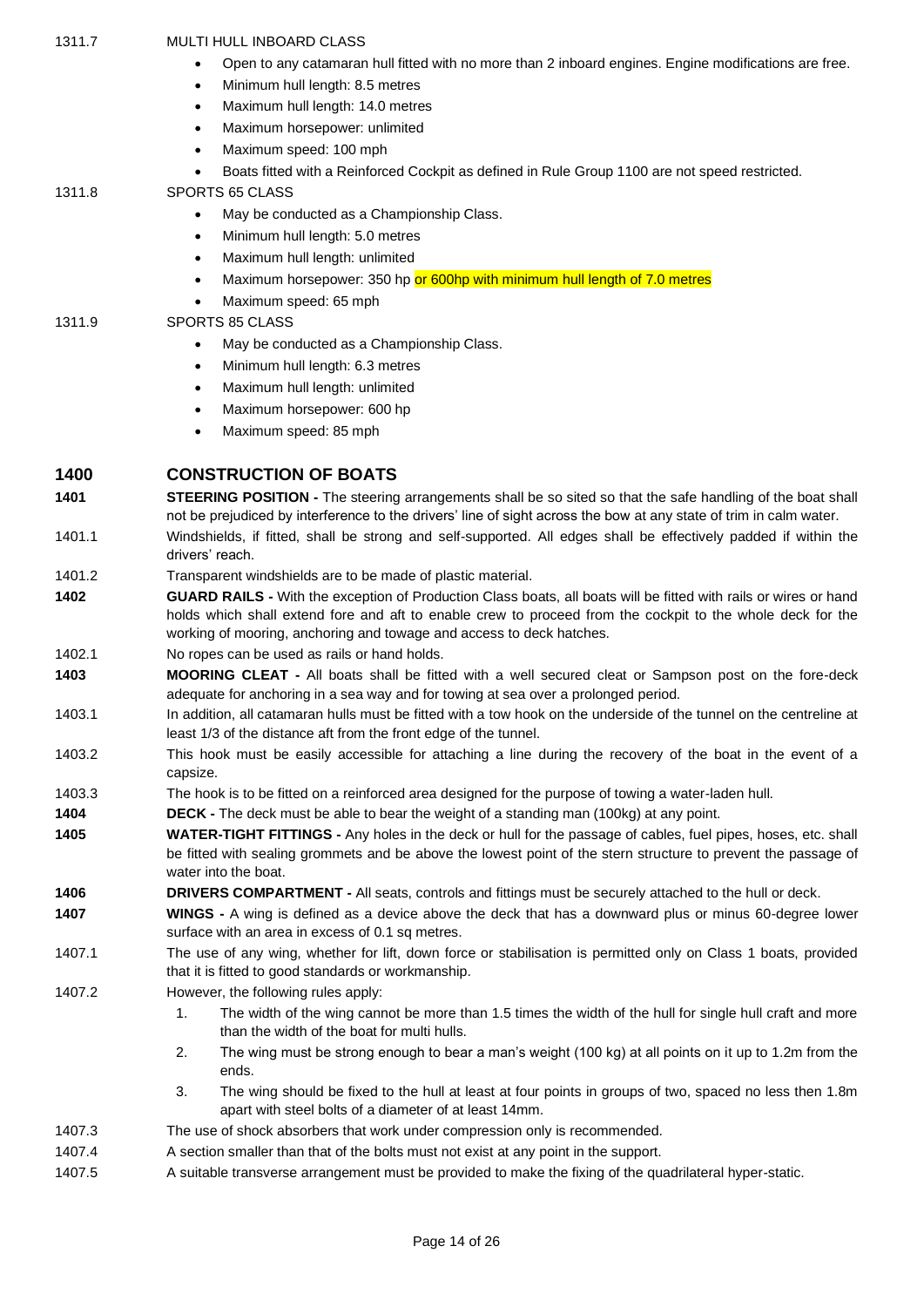1407.6 Loss of a wing means disqualification from the race concerned & reuse of the wing is subject to technical documentary evidence that structural strengthening has been carried out. 1407.7 The driver is entitled to decide whether or not to use a wing in case of each individual race, but the existence of the wing must be noted on the Measurement Certificate and the fitting procedure must be checked by the Measurer. 1407.8 The wing must not be ahead of the crew or of the centre of gravity of the boat. 1407.9 No trimable aerodynamic surfaces are allowed on the wing. **1500 ENGINES - GENERAL** 1501 **ENGINE ELIGIBILTY** 1501.1 All engines and engine combinations must have been expressly approved by the Offshore Council. The Offshore Council shall publish a list of approved engines and engine combinations on an annual basis. 1501.2 The onus is on the boat owner/driver to prove the eligibility of each engine fitted to the boat. Interchanging of parts from other approved engines is not permitted. 1501.3 Compound turbocharged engines and gas turbines are not permitted. 1501.4 The Offshore Council shall have the right to fit, or enforce the fitting of, any such engine monitoring device (including data acquisition, RPM acquisition or other) as it deems necessary. The Offshore Council and Race Director shall be, at all times, granted access to said device for any reasonable purpose including data collection, maintenance and verification of operation. **1502 PROPULSION -** One hundred percent of the propulsive effort shall be derived from the water while proceeding at racing trim in calm water. 1502.1 Pure air jets and aerial propellers are prohibited. Water jets are permitted. 1502.2 Multi-ratio gearboxes are not permitted. 1502.3 No method of shiftable gear ratio selection is permitted in the drive train (other than neutral facility) between the engine crankshaft and the propeller i.e. no shiftable gearboxes or shiftable drop boxes are allowed. 1502.4 No forms of variable speed transmission or torque biasing devices are permitted. **1503 MANOEUVERABILITY -** All boats must be able to maintain a neutral (standstill) state whilst the engine/s are running. 1503.1 Boats with more than one shaft shall be capable of maintaining a course in a set direction on any one propeller. 1503.2 All engines shall be capable of running at reduced speed. **1504 STARTING -** All engines must be fitted with an electric or air starter as well as a device for recharging the battery and the air starter if fitted. **1505 FUEL -** For petrol (gasoline) engines, fuels are limited to petroleum-based fuels as distilled by petroleum companies for normal automobile and aviation purposes. 1505.1 For diesel engines, fuels are limited to fuel normally available for road, industrial and commercial or pleasure craft purposes. **1506 LEADED FUELS -** The use of leaded fuels will be permitted until such time as the Federal Government or one of their agencies prohibits the use of leaded fuels. 1506.1 Lubricating oil for cylinder head, or for two-stroke engines, may be added to fuel provided that this does not increase the octane number or the water content of the fuel. 1506.2 Non-petroleum based air or fuel additives; e.g. nitrous oxide, are prohibited. **1507 FUEL SYSTEM -** All fuel tanks must be securely fitted, grounded and have adequate breathers fitted. All fuel lines must be permanently installed. Any electric fuel pumps must be fitted with a cut off switch within reach of each crewmember. No transferring of fuel is permitted during the race except by means of permanently installed fuel lines connected to the tanks. **1508 MULTIPLE ENGINES -** There shall be no limitation to the number of engines installed provided that the total cylinder capacity does not exceed the class limit. 1508.1 Where two or more propulsion units are fitted an external tie bar or some other protective device must be fitted to prevent the units colliding should a failure occur. **1509 ENGINES - INBOARD 1509.1 ENGINE COMPARTMENTS -** Inboard engines are to be installed in a compartment separated from the cockpit and other accommodation that is to have adequate ventilation. 1509.2 Each and every engine need not be contained in its own compartment. 1509.3 Vent holes in bulkheads or covers shall not be in close proximity to the crew without flame trap protection. 1509.4 The engine compartment shall have rigid covers. **1509.10 ENGINE AND FUEL COMPARTMENTS** - Bulkheads of the engine and fuel compartments must be sealed to the hull across the bottom and have sufficient height above the bottom to prevent fuel and fumes flowing throughout the boat. 1509.11 The separate compartments thus formed must have provision for separate pumping out of the bilges. 1509.12 The fuel tanks must not be installed in the engine compartment.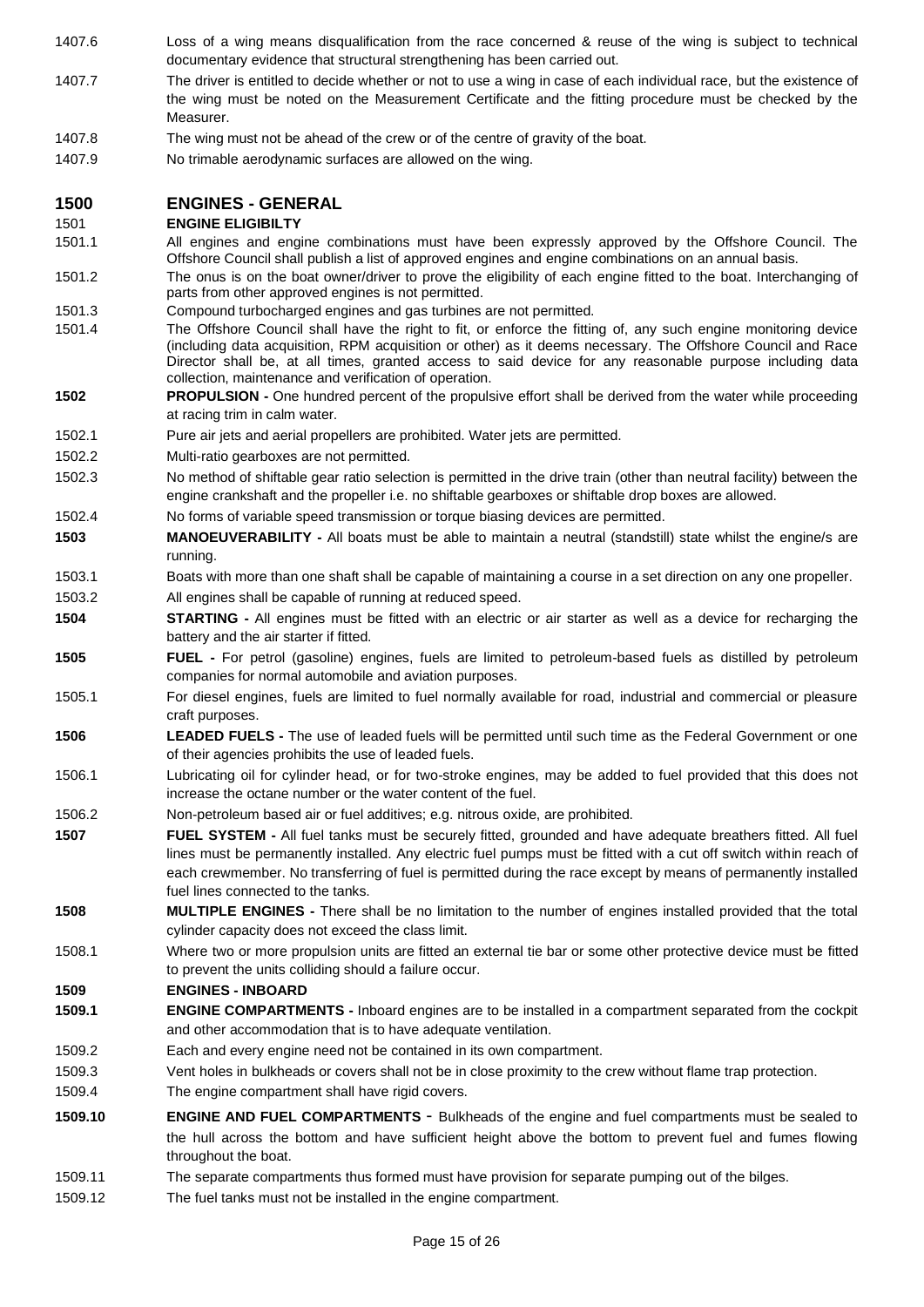- 1509.13 All fuel lines must have a mechanical device, within the reach of each crewmember in the cockpit, capable of closing the fuel flow. **1509.20 MODIFICATIONS -** Modifications to engines are not permitted except with the express written consent of the Offshore Council and only in the interests of overall engine reliability. **1509.30 EXHAUSTS -** The engine exhaust manifolds, pipes and exhaust driven turbines (if permitted) from the engine outlet to the point of exit must be shielded or cooled by water jackets. 1509.31 The external surface of any shield must not exceed 150 degrees Celsius at any time. 1509.32 The exit must be located in such a position whereby exhaust fumes cannot affect the crew. **1509.40 DRIVE SHAFTS** - All drive shafts within the hull must have a protective shield fitted, which shall include at least two rings, which completely encircle the shaft, and a 180-degree scatter shield over each universal joint. **1509.50 FIRE EXTINGUISHER SYSTEM -** An engine bay fire system must be carried on board in addition to the fire extinguishers required by Rule 1405.02. 1509.51 The responsibility for the design and maintenance of said system is solely on the riding crew and boat owner. **1510 ENGINES - OUTBOARD 1511 SPECIFIC ELIGIBILITY**
	- 1511.1 With the exception of the modifications listed in Rules 1512.01 to 1513.19, modifications to engines are not permitted except with the express written consent of the Offshore Council and only in the interests of overall engine reliability.
	- **1512 WATER COOLING MODIFICATIONS -** The engine being placed in water, the cooling shall be effected only by its own standard circulation pump.

Τ.

 $H_{max} \leq H$ 

- 1512.01 The intake to the circulation pump may be modified for cooling purposes only.
- 1512.02 Bearing carriers and propeller shafts may be changed.
- 1512.03 If the water pick-up is changed from the original, it must be on the gear case torpedo.
- 1512.04 The width or height of the gear case torpedo must not be changed.
- 1512.05 The length fore and aft may be increased.
- 1512.06 The rear edge of the water intake opening must be no further back than 20% of the total length of the modified gear case torpedo.
- 1512.07 For cooling purposes, it is allowed to add material in front of the union leg as long as the union leg width is not increased, except where the union leg meets the lower side of the anti-cavitation plate.
- 1512.08 The modification shall be for cooling purposes only and shall form a radius.
- 1512.09 The radius shall be lengthwise parallel to the anti-cavitation plate.
- 1512.10 It is also permitted to add material to the centre section exhaust housing for the purpose of reducing noise.
- 1512.11 Remote water pick-ups are not permitted.

#### **1513 GENERAL MODIFICATIONS**

- 1513.01 The original propeller may be replaced by any other, the only exception being that no forged propellers are permitted. Only cast propellers are permitted.
- 1513.02 Spark plugs may be changed for any other.
- 1513.03 Tachometers, water pressure and temperature gauges may be fitted to the engines.
- 1513.04 Thermostats of the cooling circuit may be removed.
- 1513.06 Re-boring and fitting of oversize pistons is permitted up to 0.9mm as made available by the manufacturer.
- 1513.07 The steering bar and brackets may be reinforced as a safety measure.
- 1513.08 It is also permitted to modify the standard engine cowling in order to facilitate the fitting of steering assemblies, provided that any openings are sealed so the engine cannot pull in any additional air.
- 1513.09 The rubber mounts of the engine may be changed or substituted.
- 1513.10 A spring may be added to the butterfly valve of the carburettor.
- 1513.11 The carburation and ignition controls may be tuned but without altering the original parts. A genuine Mercury plenum spacer may be used on the Mercury 2.5l ROS engine.
- 1513.12 The replacements of nuts, the addition of lock nuts, drilling and wiring or split pinning is allowed provided the screws and pins are the original ones.
- 1513.13 When multiple engines are installed, but the particular type is not available with opposite hand propeller rotation, it is permitted to modify the drive of one unit to obtain contra-rotation provided that the standard underwater unit casing is retained and the gear ratio is unaltered.
- 1513.14 The use of thrust blocks on the lower unit or on the boat is permitted.
- 1513.15 A properly engineered power trim system for altering engine trim whilst underway is permitted.
- 1513.17 Transom brackets may be reinforced.
- 1513.18 The fuel connector in the lower cover may be removed and the fuel hose from the fuel tank connected directly to the fuel pump.
- 1513.19 (a) Until Further Notice, Outboard Motors with above the water Exhaust Relief plates as fitted by the manufacture, may run with these plates removed.

(b) All other outboard motors may add aftermarket above the water trunk exhaust kit or add exhaust relief holes in the lower part of the trunk or adjacent gearbox housing above the cav plate, maximum relief 3.5 sq in per engine.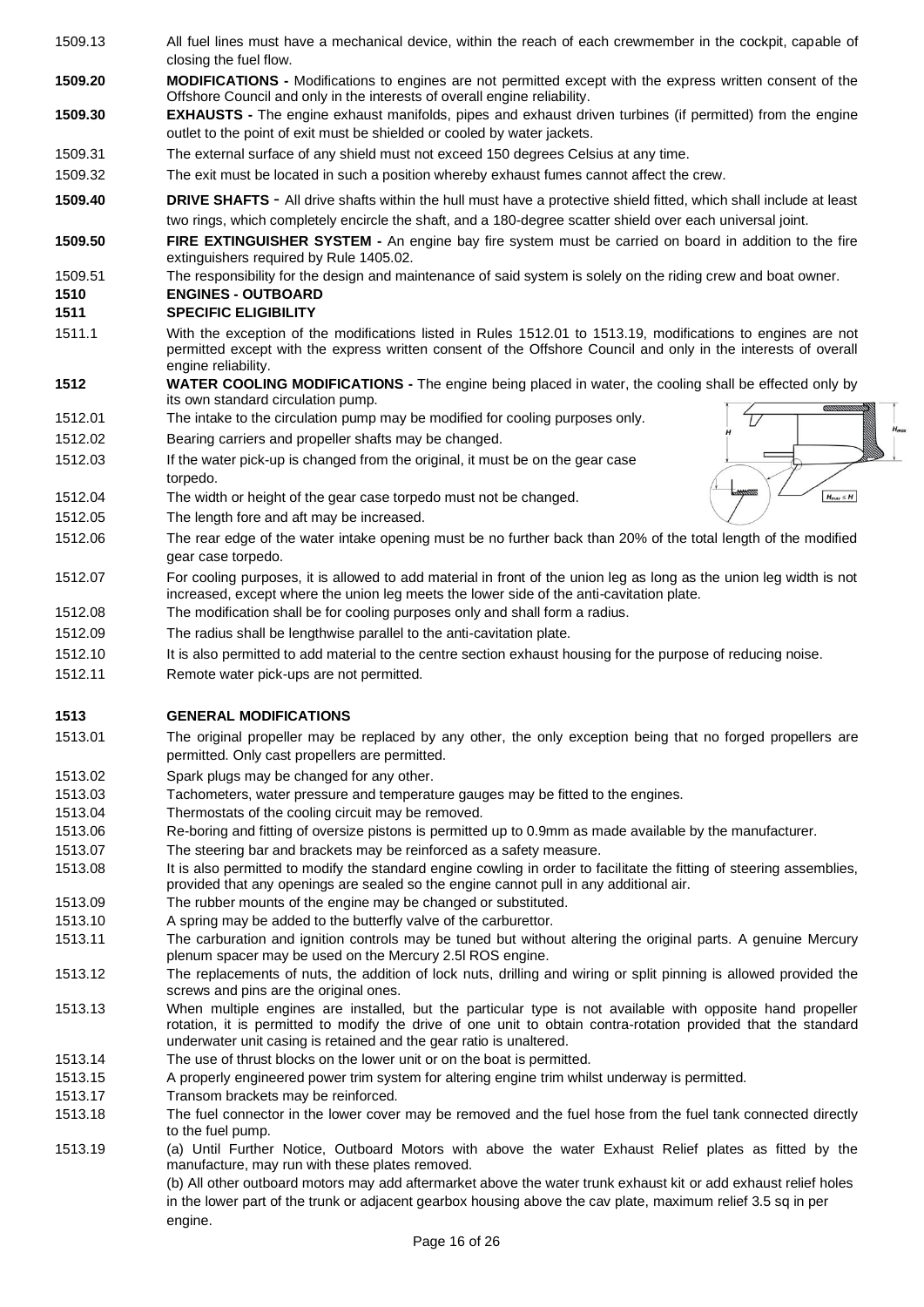| 1513.20 | ECU/PCMs must not be modified or re-mapped in any way that does not meet OEM specification for that<br>particular engine. ECU/PCMs equipped with data memory must not have the memory erased or modified<br>without the prior permission of the Offshore Council. Any information sourced by the Race Director from the<br>ECU/PCM race data memory which does not correspond with the technical data declared by the manufacturer<br>in the homologation file will be viewed as reason for disqualification. |
|---------|---------------------------------------------------------------------------------------------------------------------------------------------------------------------------------------------------------------------------------------------------------------------------------------------------------------------------------------------------------------------------------------------------------------------------------------------------------------------------------------------------------------|
| 1600    | <b>SAFETY</b>                                                                                                                                                                                                                                                                                                                                                                                                                                                                                                 |
| 1601    | GENERAL: The following equipment shall be carried and stowed to the satisfaction of the Race Committee.                                                                                                                                                                                                                                                                                                                                                                                                       |
| 1610.1  | No equipment may be carried unsecured in any boat.                                                                                                                                                                                                                                                                                                                                                                                                                                                            |
| 1611.1  | FIRE EXTINGUISHERS - Class 1 boats must carry at least two fire extinguishers.                                                                                                                                                                                                                                                                                                                                                                                                                                |
| 1611.2  | All boats with the exception of Class 1 boats must carry at least one fire extinguisher. All fire extinguishers must<br>be a minimum of 2kg each.                                                                                                                                                                                                                                                                                                                                                             |
| 1611.3  | All fire extinguishers must be immediately accessible to all crew.                                                                                                                                                                                                                                                                                                                                                                                                                                            |
| 1612.1  | BILGE PUMPS - All multi-hull boats must be fitted with at least two electric bilge pumps.                                                                                                                                                                                                                                                                                                                                                                                                                     |
| 1612.2  | All mono-hull boats must be fitted with at least one electric bilge pump.                                                                                                                                                                                                                                                                                                                                                                                                                                     |
| 1612.3  | All bilge pumps must be securely fitted.                                                                                                                                                                                                                                                                                                                                                                                                                                                                      |
| 1612.4  | It is also recommended that additional electric bilge pumps that appear appropriate be fitted.                                                                                                                                                                                                                                                                                                                                                                                                                |
| 1613.1  | ANCHOR and TOW LINES - All boats must carry suitable gear for anchoring and berthing including one anchor<br>and not less than 50 metres of suitable chain or warp.                                                                                                                                                                                                                                                                                                                                           |
| 1613.2  | All boats must also carry two towlines of suitable diameter, one of which must be at least twice the length of the<br>boat.                                                                                                                                                                                                                                                                                                                                                                                   |
| 1614.1  | <b>BUCKET</b> - All boats must carry a pail or bucket with a minimum capacity of 5 Litres.                                                                                                                                                                                                                                                                                                                                                                                                                    |
| 1615.1  | <b>ORANGE FLAG - Deleted 2010 Annual General Meeting</b>                                                                                                                                                                                                                                                                                                                                                                                                                                                      |
| 1616.1  | FLASHLIGHT - Deleted 2010 Annual General Meeting                                                                                                                                                                                                                                                                                                                                                                                                                                                              |
| 1617.1  | <b>COMPASS</b> - Deleted 2010 Annual General Meeting                                                                                                                                                                                                                                                                                                                                                                                                                                                          |
| 1618.1  | <b>COMMUNICATION</b> - All boats must carry a VHF radio capable of transmitting over at least 10km.                                                                                                                                                                                                                                                                                                                                                                                                           |
| 1618.2  | All boats must be capable of conducting VHF radio communications whilst underway.                                                                                                                                                                                                                                                                                                                                                                                                                             |
| 1618.3  | Radio or telephone communication between the boat and an outside party is permitted during the race.                                                                                                                                                                                                                                                                                                                                                                                                          |
| 1619.1  | <b>OARS</b> - Deleted 2010 Annual General Meeting                                                                                                                                                                                                                                                                                                                                                                                                                                                             |
| 1620.1  | RESCUE GEAR - All boats must carry a sharp knife suitable for cutting webbing, clothes or rope.                                                                                                                                                                                                                                                                                                                                                                                                               |
| 1620.2  | The knife must be suitably sheathed so as to protect crewmembers and must be securely fixed in the cockpit<br>adjacent to all crewmembers or may be separately carried on each crewmember.                                                                                                                                                                                                                                                                                                                    |
| 1620.3  | All boats must also carry a diver's facemask, which must be accessible to all crew.                                                                                                                                                                                                                                                                                                                                                                                                                           |
| 1621.1  | <b>COURSE CHARTS - All boats must carry up-to-date charts covering the whole course of the race.</b>                                                                                                                                                                                                                                                                                                                                                                                                          |
| 1621.2  | It is recommended that the Race Committee for each race distribute these charts.                                                                                                                                                                                                                                                                                                                                                                                                                              |
| 1622.1  | <b>CRASH HELMETS - All persons aboard any boat participating in a sanctioned event must wear an adequate</b><br>helmet.                                                                                                                                                                                                                                                                                                                                                                                       |
| 1622.2  | The condition of the helmet must be checked by the Scrutineer.                                                                                                                                                                                                                                                                                                                                                                                                                                                |
| 1622.3  | The wearer is entirely responsible for the effectiveness of the helmet.                                                                                                                                                                                                                                                                                                                                                                                                                                       |
| 1622.4  | At least 50% of the total area of the helmet must be of fluorescent or straight orange in colour.                                                                                                                                                                                                                                                                                                                                                                                                             |
| 1623.1  | LIFE JACKETS - All persons not restrained in a reinforced cockpit participating in a sanctioned event must<br>wear a waistcoat type jacket the condition of which must be checked by the Scrutineer.                                                                                                                                                                                                                                                                                                          |
| 1623.2  | Life jackets must have webbing straps; effective leg straps and be manufactured to a standard and of a type,<br>acceptable to the SBA or other competent authority, for the type of boat being driven.                                                                                                                                                                                                                                                                                                        |
| 1700    | <b>AUSTRALIAN OFFSHORE POWERBOAT CHAMPIONSHIPS FORMAT</b>                                                                                                                                                                                                                                                                                                                                                                                                                                                     |
| 1701    | The Australian Offshore Powerboat Championships will be conducted under the control of the Offshore Council<br>and must be conducted over at least three rounds annually and may be referred to as the Offshore Superboat<br>Championships.                                                                                                                                                                                                                                                                   |
| 1702    | The Championship for each class will only be conducted each year if the owners or drivers of three different<br>boats have indicated their intention, in writing, to compete in the class at least four weeks prior to the first round.                                                                                                                                                                                                                                                                       |
| 1703    | This intention must be indicated to form the class even if the boat will not commence racing until later rounds.                                                                                                                                                                                                                                                                                                                                                                                              |
| 1704    | The Offshore Council may require owners or drivers to pay a bond to the Offshore Council when lodging their<br>intention to compete.                                                                                                                                                                                                                                                                                                                                                                          |
| 1705    | Boats may not be entered in multiple classes at this time.                                                                                                                                                                                                                                                                                                                                                                                                                                                    |
| 1706    | Should three intentions not be lodged for a particular class, and then at the discretion of the Offshore Council,<br>that particular class may be combined with the next highest or lowest class.                                                                                                                                                                                                                                                                                                             |
| 1707    | Should the proposed combination of classes be deemed unfair and inappropriate, the Championship for that<br>Class may be conducted despite the lack of required intentions.                                                                                                                                                                                                                                                                                                                                   |

1708 A boat may compete in a combined class provided that it complies with one of the classes forming part of the combination.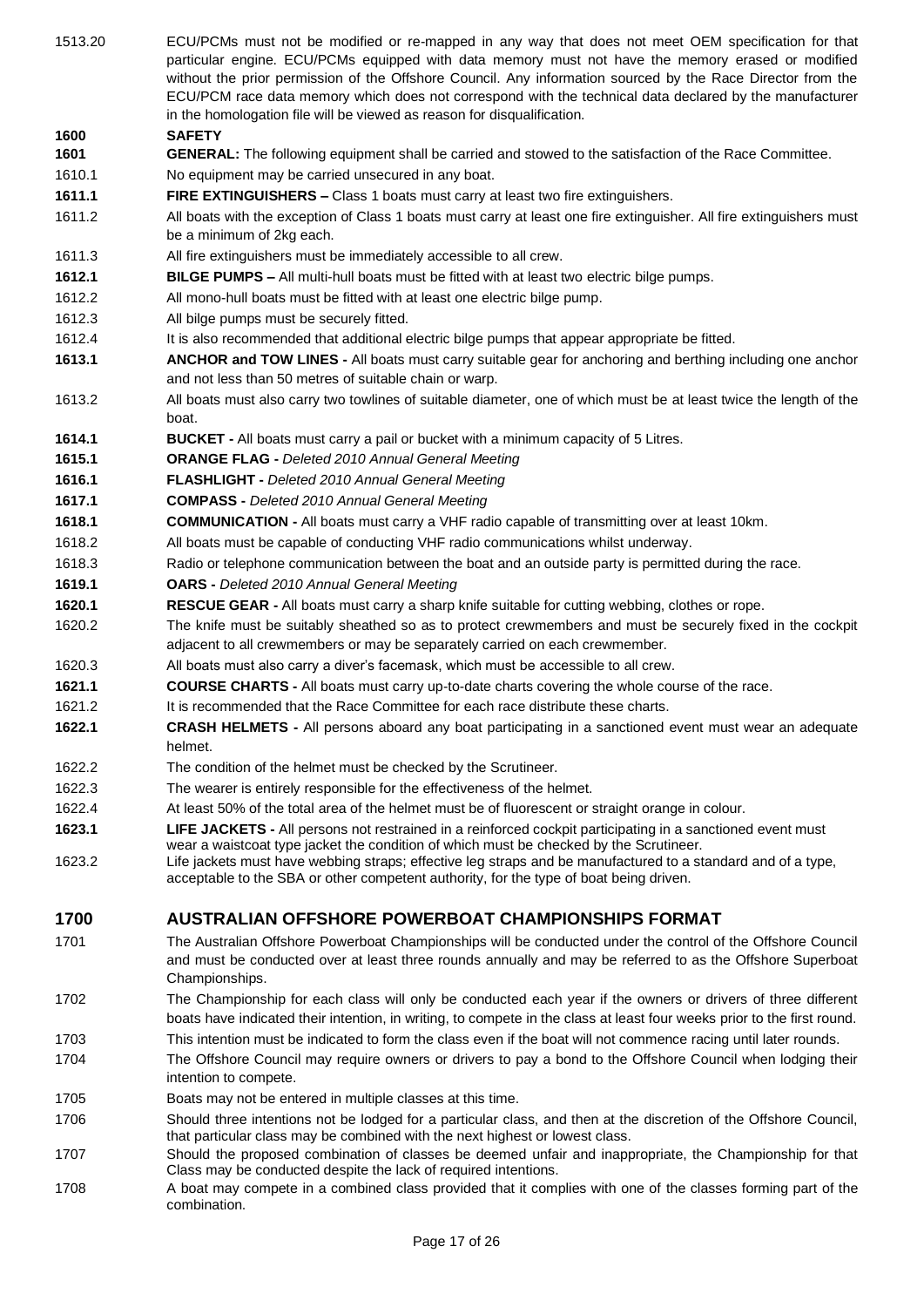- 1709 The minimum race distance or race duration for each class shall be set by the Offshore Council prior to the commencement of each Championship Season.
- 1710 The Point Score System will be in accordance with Rule 1000. Should two or more boats score the same total points, the Championship will be awarded to the boat that recorded the greatest number of first placings throughout that Championships Season. Should a tie still exist then the boat that completed the greatest number of laps during that Championships Season will be the winner. Should a tie still exist then the boat that recorded the highest average speed over all races of the Championships Season will be the winner.
- 1711 Competitors will only be eligible for Championship points if a minimum of 50% of all Championship rounds have been entered not later than four (4) week prior to the first round.
- 1712 Late entries for the Championship will be accepted at the sole discretion of the Offshore Council for receipt of the competitors' written application.
- 1713 The points for each Championship will be awarded in principal to the boat/crew combination.
- 1714 The crew is composed of the persons named on the Entry Forms submitted in accordance with the rules.
- 1715 The first-named driver is the person responsible for the boat.
- 1716 The first-named driver may be replaced by the second-named driver in the case of physical impairment of a temporary nature or not more than twice in the Championship series for any other reasons.
- 1717 The Offshore Council must receive written application for such replacement, consent to which will be advised by the Offshore Council in writing.
- 1718 The second-named driver will also be classified and share in the Championship together with the first-named driver provided that those competitors have participated together in at least 70% of the Championship races entered.
- 1719 Competitors may enter different boats throughout the Championship series but Championship points may not be accumulated or transferred from one boat to another except in the following circumstances and only with the express written consent of the Offshore Council, such consent having been applied for in writing by the competitor:
	- If the hull first entered in the Championship becomes totally lost or totally destroyed it may be replaced by a hull of like kind (monohull or catamaran) for completion of the Championship series, or, if the original hull is seriously damaged until the restoration of the original hull. The replacement hull may have engines of a different type.
	- The hull may be changed once during the Championship series provided the replacement hull is used for the remainder of the Championship series.
- 1720 In the case of Rule 1719 it is not permitted for the competitors to use the original hull unless the replacement hull becomes seriously damaged, totally lost, or destroyed.
- 1721 The replacement hull must be of a like kind to the original hull (monohull or catamaran).
- 1722 Competitors may change to engines of a different type once during the Championship series.
- 1723 Entry fees shall be set annually by the Offshore Council and advised in writing to all prospective entrants in conjunction with all other annual entry information.
- 1724 Boats entering and starting in ALL ROUNDS of the championship are, in addition to points received for start and finish place, to receive 75 points. The only exception can be in the case of Force Majeure and only then points may be awarded for rounds contended to a competitor who missed a race, this is at the sole discretion of the Offshore Council upon written application from the competitor.
- 1725 A Pole Position Shootout may be conducted at each round and points will be awarded towards each respective championship in accordance with the second table in Rule 1000. The format of each Pole Position Shootout shall be communicated in the respective Briefing Notes.
- 1726 All Competitors participating in the Australian Offshore Powerboat Championships must, at the direction of the Offshore Council, make available a suitable area on the sides and/or deck of their boat for the placement of sponsors decals. The dimensions and position of this area will be advised prior to the commencement of the first round, ensuring that sufficient time exists for any existing decals to be removed. The Offshore Council or Race Director will distribute sponsors decals, which must be displayed. Failure to display sponsors decals will result in disqualification.

### **1800 ALLOCATION OF RACING NUMBER "AUS 1"**

- 1801 The racing number "AUS 1" will be awarded to the driver having the highest number of points at the completion of each Championship series, regardless of class entered.
- 1802 Points for the purpose of awarding "AUS 1" will be awarded based on the outright finishing positions, irrespective of class, for each race. Failure to complete the minimum distance required for the respective class, ie failing the 70% requirement, will not preclude a driver from receiving points for "AUS1".
- 1803 The Point Score System will be in accordance with Rule 1000. Should two or more boats score the same points, "AUS1" will be awarded in accordance with Rule 1710.
- 1804 "AUS1" will be awarded to the first named driver on the entry form.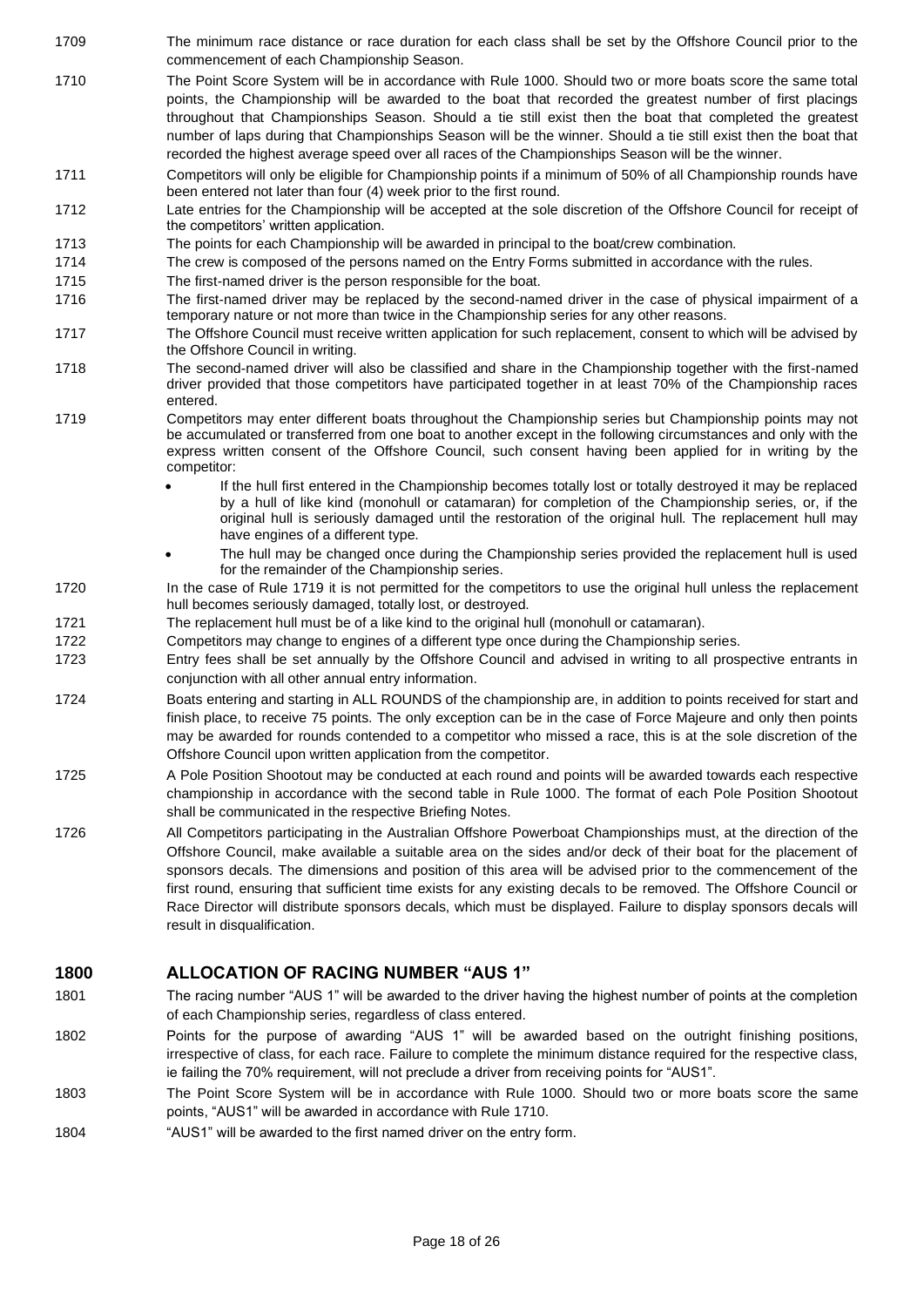| 1900    | <b>PENALTIES</b>                                                                                                                                                                                                                                                                       |
|---------|----------------------------------------------------------------------------------------------------------------------------------------------------------------------------------------------------------------------------------------------------------------------------------------|
| 1901    | <b>FAILURE TO ROUND COURSE MARK</b>                                                                                                                                                                                                                                                    |
| 1901.1  | The penalty for failing to round a course mark is calculated as the time gained from missing the mark multiplied<br>by a set factor of 10 (ten).                                                                                                                                       |
| 1901.2  | The time gained is calculated on the offending boat's average speed for that race.                                                                                                                                                                                                     |
|         | i.e. if a boat short cuts by one mile and the average speed is 60 mph, the time gained would be one minute,<br>multiplied by ten equals ten minutes.                                                                                                                                   |
| 1901.3  | The minimum penalty for failing to round a course mark is 1 (one) minute.                                                                                                                                                                                                              |
| 1901.4  | If, in the opinion of the Race Director, a boat's failure to round a course mark is the direct result of being forced<br>by another boat and the rounding of the course mark was considered unsafe, the Race Director shall have the<br>authority to waive the abovementioned penalty. |
| 2000    | <b>MEASUREMENT CERTIFICATE</b>                                                                                                                                                                                                                                                         |
| 2001.1  | On the recommendation of the Offshore Council, the National Authority will appoint "Offshore Measurers" who<br>will be eligible to measure hulls and engines of boats competing in Offshore classes.                                                                                   |
| 2001.2  | Offshore Measurers will be supplied with sealing equipment and stationery by the Offshore Council.                                                                                                                                                                                     |
| 2001.3  | Any Offshore Measurer involved in the building of the hull or motor or is a member of the crew of a boat is not<br>permitted to measure that boat.                                                                                                                                     |
| 2001.4  | With the exception of the Production Class, all boats taking part in Championship or Speed Trial events must be<br>measured by an Offshore Measurer.                                                                                                                                   |
| 2001.5  | Following measurement and on payment of the Boat Owner Licence Fee, the Offshore Measurer will seal all<br>engines measured and complete a Measurement Certificate in the form issued by the Offshore Council and as<br>detailed in Schedule 1.                                        |
| 2001.6  | The Measurement Certificate is to be forwarded to the Offshore Council Secretary for issue to the boat owner.                                                                                                                                                                          |
| 2001.7  | The Measurement Certificate will be considered valid when any fee received has been receipted and the<br>Certificate has been signed by the Offshore Council Secretary and affixed with the appropriate official stamp.                                                                |
| 2001.8  | All sections of the Measurement Certificate that pertain to the class of boat being measured must be completed<br>prior to the issue of the Certificate.                                                                                                                               |
| 2001.9  | A Measurement Certificate will remain valid for the boat until;                                                                                                                                                                                                                        |
|         | 2001.91<br>There is a change of ownership of the boat; or                                                                                                                                                                                                                              |
|         | 2001.92.<br>The seal on an engine is broken or an engine is replace; or                                                                                                                                                                                                                |
|         | 2001.93.<br>A change is made to the boat that affects any measurements or weights of the boat.                                                                                                                                                                                         |
| 2001.10 | Boats competing in a Championship or Speed Trial are only permitted to compete in the class for which a<br>Measurement Certificate is held.                                                                                                                                            |
| 2001.11 | Boats entered in more than one class must have a Measurement Certificate for each class entered.                                                                                                                                                                                       |
| 2001.12 | Boats competing without a valid Measurement Certificate will not be eligible for Championship points.                                                                                                                                                                                  |
| 2001.13 | It is the owners and drivers responsibility to ensure that a current Measurement Certificate is held and that all<br>engine seals are in place.                                                                                                                                        |
| 2001.14 | The Measurement Certificate must be available to be produced upon request.                                                                                                                                                                                                             |
| 2001.15 | Owners/Drivers need only supply and Offshore Measurers need only check such particulars as are applicable to<br>the class of boat being measured.                                                                                                                                      |
| 2001.16 | The owner of the boat pays all fees and expenses for measurement of the boat.                                                                                                                                                                                                          |
| 2001.17 | The Measurement Certificate may only be issued upon payment of all fees and expenses.                                                                                                                                                                                                  |
| 2001.18 | All measurements are to be taken at least twice.                                                                                                                                                                                                                                       |
| 2001.19 | All measurements of length are to be expressed to the millimetre, the bore and stroke to one tenth of a<br>millimetre.                                                                                                                                                                 |
| 2001.20 | Measurements are to be taken while the boat is ashore.                                                                                                                                                                                                                                 |
| 2001.21 | The length must be measured between the perpendiculars of the extreme bow and the rear most planing<br>surface (the rear most part of the keel) including all planing steps (regardless of height) but excluding trim tabs,<br>either fixed or movable.                                |
| 2001.22 | As far as outboard are concerned, the stern is the transom, joining the extremities of the hull and on which the<br>outboard motor(s) are attached.                                                                                                                                    |
| 2001.23 | Any extending parts, rubbing strakes, fenders, outboard motor spacing brackets, stabilising and trim tabs and<br>rudders are not to be included.                                                                                                                                       |
| 2001.24 | The beam of the boat is measured at the widest part of the hull.                                                                                                                                                                                                                       |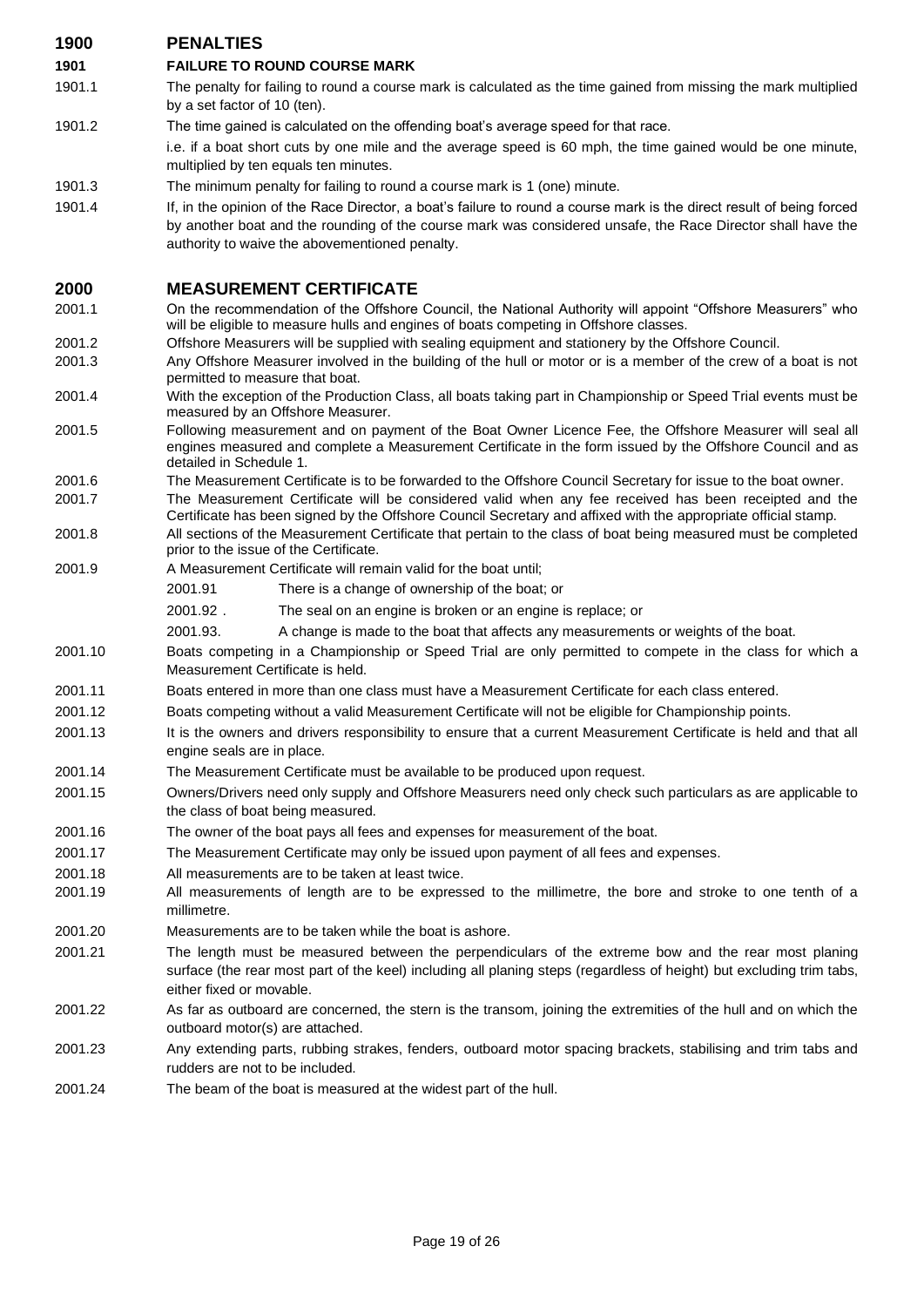2001.241 The weight of the boat will include engines, drives, permanent fixed ballast, the position of which must be specified on the Measurement Certificate, and safety equipment. Fixed ballast must be permanent via the inclusion of weight bags (lead, salt, etc) not able to be removed, moved and/or added by the crew during a race or throughout the racing season. Should a team wish to redistribute the permanently fixed ballast throughout the course of the racing season a new Measurement Certificate will be required and submitted to the Offshore Council no less than 7 days prior to any scheduled races within the APBA Offshore Superboat calendar.

> Any added ballast to the boat must be separate and in addition to the permanently fixed ballast required to bring a boat up to the minimum weight requirements of each Class. The weight of the boat excludes Crash Helmets, PFD's, mooring tackle, unused fuel and removable ballast (including water). The Offshore Measurers are not required to verify the weight of the boat. It is the responsibility of the Boat Owner and Drivers to ensure that the boat meets the Class weight requirement as details in the Class Rules and on the Measurement Certificate.

- 2001.242 All boats will be weighed, using equipment approved by the Offshore Council, prior to and at the completion of each Pole Position Shootout and Race to ensure compliance with the respective Class weight. Should there be insufficient time between a Race and/or Pole Position Shootout (whether due to event schedule constraints or Force Majeuere) for the weighing of boats, the Race Director may waive the weighing requirement on that occasion. The boat weight after each race includes any residual fuel. All hull drain plugs/bungs must be removed during weighing. Any equipment used by the driver during the race (helmet, PFD, etc) and any fenders or mooring lines carried in the boat during the race may remain on the boat during weighing. Any boat that fails to meet the minimum weight requirement or refuses to be weighed will be disqualified from that Pole Position Shootout or Race. If the Briefing Notes or any other documented race instructions prohibit the addition of fuel between Races then the disqualification shall extend also to the preceding Race. If solid ballast (lead, salt bags or other) is added to a boat prior to a race/s for the purposes of trimming (ie for safety) then the weight of the boat must exceed the minimum Class weight by at least that additional ballast weight. The addition or removal of such ballast must be under the supervision of the Race Director or his representative.
- 2001.25 Upon issue of an Engine Builder's Declaration, in the form set out by the Offshore Council (Schedule 2), by the supplier/builder of each engine, and following verification of engine capacity and compression ratios utilising equipment mandated by the Offshore Council, all engines are to be sealed by an Offshore Measurer to ensure that capacities and internal components cannot be altered. The Offshore Measurer is not required to verify the capacities or engine/s or the eligibility of engine components. The sealing of an engine or engines does not infer that such verification has taken place. Any Boat Owner or Driver competing in a particular class that is of the opinion that a boat competing in that same class in non-compliant in any aspect may protest the eligibility of the competing boat.

Should that protest allege non-compliance with any engine related rule which requires the inspection or dismantling of an engine then the protester will, in the event that the protest is dismissed, be liable for any and all expenses incurred in the rebuilding of that engine. The Race Director may mandate the verification of engine capacity and/or compression ratio at any time throughout the season utilising equipment mandated by the offshore Council.

- 2001.26 If an engine does not bear a manufacturers engine number, an individual number must be stamped or engraved on the engine to enable identification by the Offshore Measurers and Scrutineers.
- 2001.27 Where a hull is fitted with a Reinforced Cockpit, drawings of the cockpit and material specifications, as required by Rule 1111, must be submitted to the Offshore Council in duplicate prior to construction of the Reinforced Cockpit.
- 2001.28 One copy of the drawing will be retained by the Offshore Council and the other will be distributed to the Offshore Measurer who will ensure, where possible, that the Reinforced Cockpit measured appears to be constructed in accordance with the designers' drawings as lodged with the Offshore Council.
- 2001.29 Following measurement, the Offshore Measurer will return the drawings and specifications to the Offshore Council.
- 2001.30 The drawings will be attached to the Measurement Certificate and will form a valid part of the Measurement Certificate.

# **2100 RULES OF THE ROAD**

2100.1 The International regulations for the prevention of collisions at sea shall apply at all times.

- 2100.2 Where by any of these rules one of the two boats is to give way the other must keep her course and speed.
- 2100.3 Every boat, which is directed by these rules to give way to another boat must, if the circumstances of the case admit, avoid crossing ahead of the other.
- 2100.4 Every boat which is directed by these rules to give way to another boat must on approaching her, if necessary, slacken her speed or stop or reverse.
- 2100.5 Any boat overtaking any other must give way to the overtaken boat.
- 2100.6 In obeying these rules, due regard must be made to all dangers of navigation and collision, and to any special circumstances which may render a departure from the above rules necessary in order to avoid immediate danger.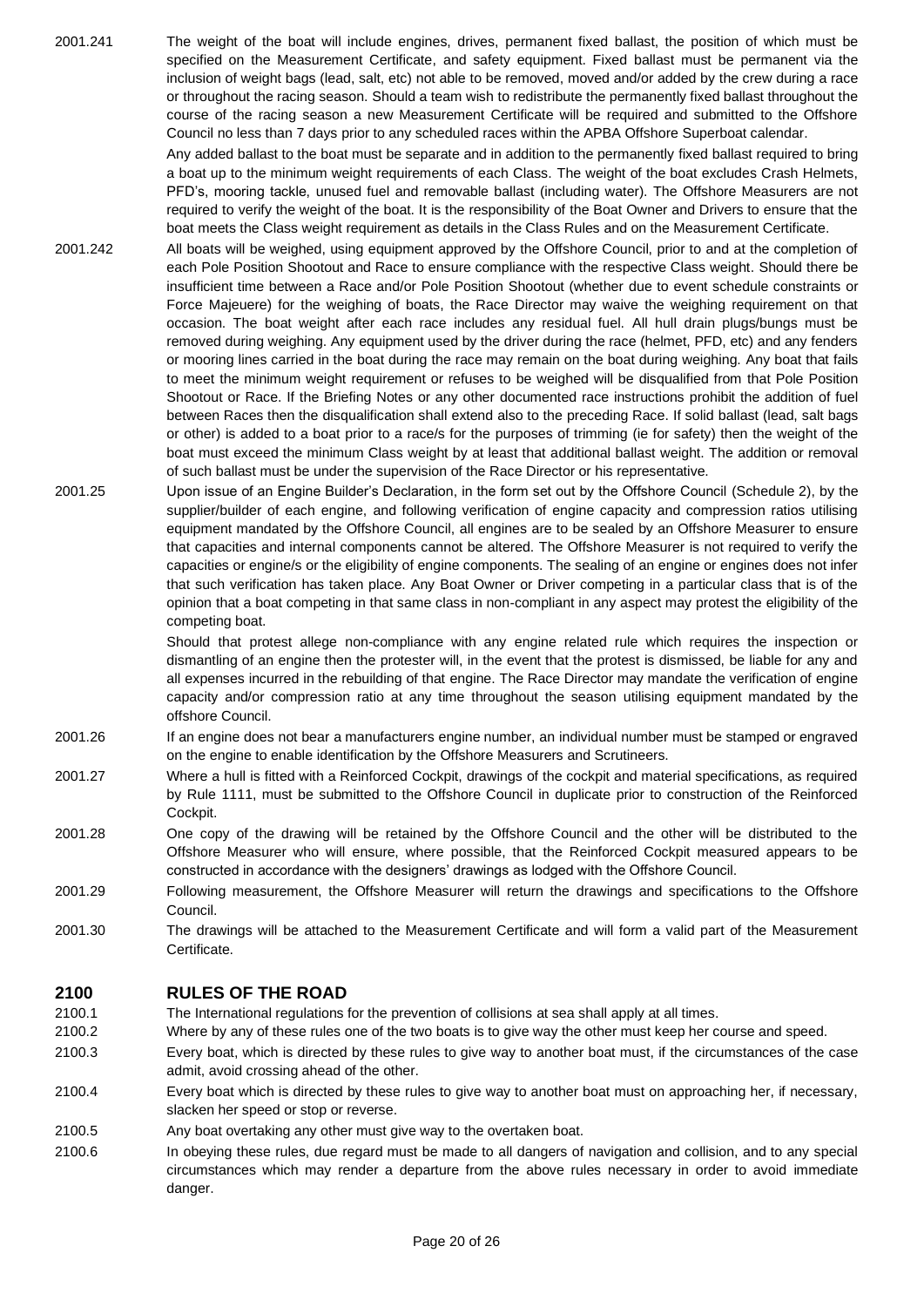2100.7 Any boat found to have caused a collision, which causes damage, with another boat shall be disqualified from that Race and shall have a further 20 championship points deducted from that season's points.

2100.7 **OVERLAP –** An overlap is established when two boats or more boats are on the same course or approximately on the same course and the distance between each boat, measured between stern and bow, is less than two boat lengths of the lead boat.

> Once an overlap is established during the approach to or rounding of a mark it cannot be broken until each boat has completed the turn and set course for the next mark.

The overlap cannot be broken until each boat is at least two boat lengths clear of the other/s.

2100.8 **PASSING OBSTACLES –** Should an overlap exist between two or more boats when they are about to pass an obstacle, then the outside boats shall give the inside boats room to pass clear of the obstacle.

- 2100.9 **OVERTAKING IN A TURN –** Rules 2100.3, 2100.4 and 2100.5 must be obeyed at all times. Should an overlap exist between two or more boats when they are about to pass a mark on the required side, then the outside boats shall give the inside boats room to pass clear of the mark, leaving it on the required side. Giving room is defined as allowing any boat to pass clear of a mark or obstacle on the required side without obstruction. Any boat overtaking another on the inside must only do so within the room required to be given by Rule 2100.8.
- 2100.10 **ALTERING COURSE –** When one of the boats is obliged to keep clear to avoid risk of fouling, the other shall not alter her course. A boat must not alter her course so as to hinder another in passing.
- 2100.11 **OVERTAKING ON A STRAIGHT –** When two or more boats are on the same course or approximately the same course on a straight and one boat is passing or attempting to pass the other boat/s, the passing boat shall keep clear of the boat/s being passed, and in passing, shall allow at least two boat lengths of clear water between its transom and the bow of the boat/s being passed before altering its helm to assume the same or essentially the same line or lane as that of the overtaken boat/s.

### 2100.12 **PENALTIES**

Causing a collision resulting in significant damage to another boat: Disqualification and deduction of 10

points

Failure to give room, give way or observe overlap: 5 minute penalty

2<sup>nd</sup> failure to give room, give way or observe overlap: 10 minute penalty & 1 Yellow Card

If any boat is, in the opinion of the Race Director, guilty of any other breach of any Rule then a penalty appropriate to the breach, and approved by the Race Committee, will be handed down by the Race Director. Such penalties may include declassing, time penalty, disqualification and Yellow Card.

#### 2100.13 **JUDICIAL CAMERA**

Commencing in season 2019, all boats must be fitted, at the expense of the competitor, with an operational Garmin VIRB 360 degree video camera, to be known as the Judicial Camera. The Judicial Camera must be securely attached to the highest and most central point of the boat (ie the cockpit lid or air scoop) and to the satisfaction of the Race Director. All images recorded by the Judicial Camera shall be the property of the Offshore Council and shall be administered by the Race Director. It is the responsibility of each boat to ensure that the Judicial Camera is fitted with the necessary SD card and power supply prior to each race and that the camera is switched on and recording for the duration of each race. Each SD card must be handed to the Race Director or his nominated representative at the completion of each day's racing or earlier at the direction of the Race Director. The vision recorded on each Judicial Camera shall be used to determine any breaches of rules and shall be taken as fact. Failure to supply the Race Director with an SD card containing a full recording of each race, for whatever reason, will incur a penalty of loss of 20 championship points for each race not recorded.

### **2200 OFFSHORE MEASURERS**

| ORC <sub>1</sub> | Vacant                  |                  |
|------------------|-------------------------|------------------|
| ORC <sub>2</sub> | Paul Gibbs              | 0414 371 122 (m) |
| ORC <sub>3</sub> | Kevin McCarroll         | 0417 070 248 (m) |
| ORC <sub>4</sub> | Simon Isherwood         | 0412 038 789 (m) |
| ORC <sub>5</sub> | <b>Russell Embleton</b> | 0411 624 304 (m) |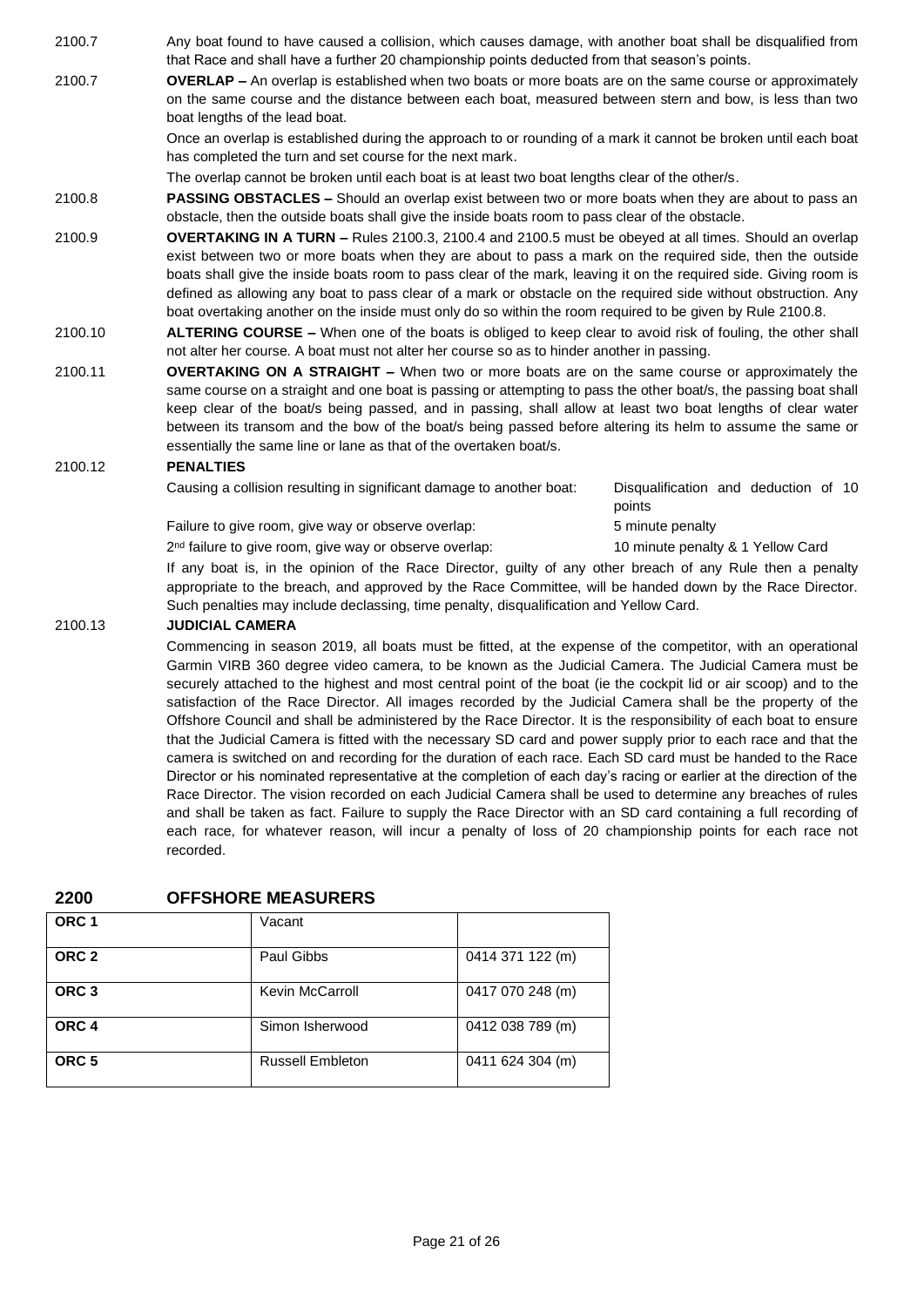| 2300<br><b>SPEED RECORD HOLDERS</b> |                                                                                                                 |                                                                                                                |
|-------------------------------------|-----------------------------------------------------------------------------------------------------------------|----------------------------------------------------------------------------------------------------------------|
| <b>CLASS</b>                        | <b>AUSTRALIAN</b>                                                                                               | <b>VICTORIAN</b>                                                                                               |
| CLASS <sub>1</sub>                  | <b>MARITIMO</b><br>Bill Barry-Cotter/ Peter McGrath<br>242.89 km/h<br>Eagle Point Bay, VIC<br>3rd November 2003 | <b>MARITIMO</b><br>Bill Barry-Cotter/Peter McGrath<br>242.89 km/h<br>Eagle Point Bay, VIC<br>3rd November 2003 |
| SUPERCAT 1000                       | TEAM 3<br>Travis Thompson / Steve Jellick<br>188.42 km/h<br>Newcastle, NSW<br>27th April 2013                   |                                                                                                                |
| SUPERCAT OUTBOARD                   | <b>SARACEN</b><br>Antony De Fina / Matthew Kelly<br>171.04 km/h<br>Lake Eppalock, Vic<br>16th June 2018         | <b>SARACEN</b><br>Antony De Fina / Matthew Kelly<br>171.04 km/h<br>Lake Eppalock, Vic<br>16th June 2018        |
| SUPERCAT 400                        | THE LOANER<br>Karl Wall / Nigel Craven<br>135.42 km/h<br>Newcastle, NSW<br>27th April 2013                      |                                                                                                                |
| CLASS <sub>2</sub>                  | <b>MURRAY MORE STEEL</b><br>John Rumler / Paul Lingard<br>148.43 km/h<br>St Kilda, VIC<br>17th May 1997         | <b>WYLD CAT</b><br>Kevin Wyld<br>110.80 km/h<br>Glenmaggie, VIC<br>18th September 1977                         |
| CLASS 3 - 1 LITRE                   | <b>HAWK I</b><br><b>Brian Tootel</b><br>71.63 km/h<br>Ricketts Point, VIC<br>4 <sup>th</sup> July 1981          | <b>HAWK I</b><br><b>Brian Tootle</b><br>71.63 km/h<br>Ricketts Point, VIC<br>4 <sup>th</sup> July 1981         |
| CLASS 3 - 1.3 LITRE                 | <b>ERNIES MILK CART</b><br><b>Peter Hawkins</b><br>76.33 km/h<br>Glenmaggie, VIC<br>18th September 1977         | <b>ERNIES MILK CART</b><br><b>Peter Hawkins</b><br>76.33 km/h<br>Glenmaggie, VIC<br>18th September 1977        |
| CLASS 3 - 2 LITRE                   | THE HUNTER<br>Malcolm Lynne<br>104.31 km/h<br>Ricketts Point, VIC<br>4 <sup>th</sup> July 1981                  |                                                                                                                |
| CLASS 3 - 4 LITRE                   | <b>SHIFTY</b><br>Paul Gibbs / Paul Fowlds<br>137.25 km/h<br>Eagle Point Bay, VIC<br>3rd November 2003           | <b>SHIFTY</b><br>Paul Gibbs / Paul Fowlds<br>137.25 km/h<br>Eagle Point Bay, VIC<br>3rd November 2003          |
| CLASS 3 - 6 LITRE                   | <b>GLOBAL RACING</b><br><b>Mark Gilbert</b><br>149.40 km/h<br>Eagle Point Bay, VIC<br>3rd November 2003         | <b>GLOBAL RACING</b><br><b>Mark Gilbert</b><br>149.40 km/h<br>Eagle Point Bay, VIC<br>3rd November 2003        |
| NATIONAL "A" CLASS                  | ZOOM ZOOM<br>Simon Thomas / Antony DeFina<br>118.23 km/h<br>Eagle Point Bay, VIC<br>3rd November 2003           | ZOOM ZOOM<br>Simon Thomas / Antony DeFina<br>118.23 km/h<br>Eagle Point Bay, VIC<br>3rd November 2003          |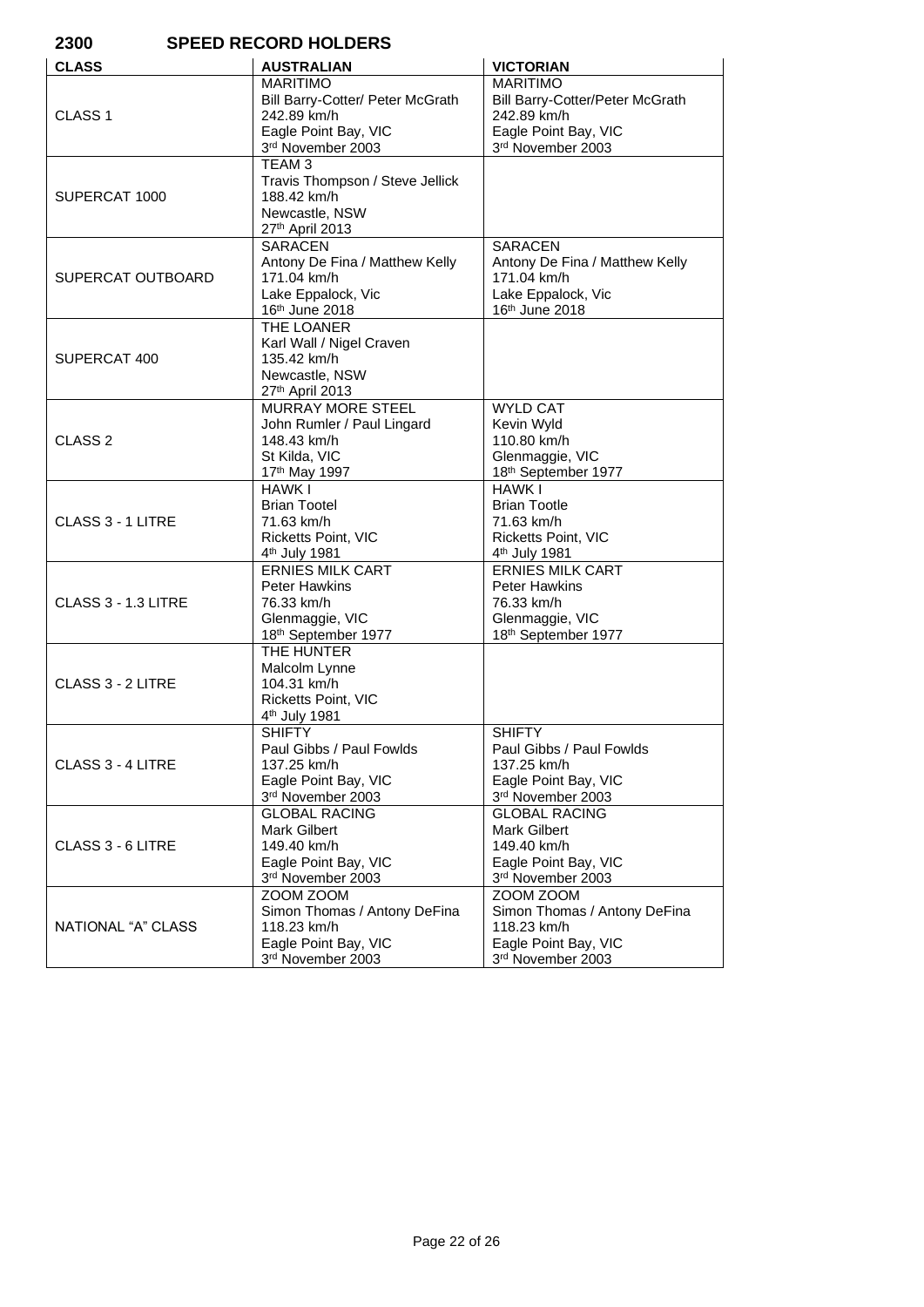# **APBA SPEED BADGE AWARDS – 100 Miles per Hour**

| <b>BADGE#</b> | <b>NAME</b>            | <b>BOAT</b>              | <b>STATE</b> | <b>SPEED</b> | <b>DATE</b> |
|---------------|------------------------|--------------------------|--------------|--------------|-------------|
| 228           | <b>JOHN RUMLER</b>     | MURRAY MORE STEEL        | <b>SA</b>    | 103.33       | 15.11.97    |
| 242           | PETER MCGRATH          | <b>MARITIMO</b>          | <b>VIC</b>   | 150.92       | 2.11.03     |
| 249           | DARREN NICHOLSON       | <b>MARITIMO</b>          | <b>NSW</b>   | 109.58       | 27.04.13    |
| 250           | <b>BRETT LUHRMANN</b>  | SARACEN                  | <b>NSW</b>   | 102.79       | 27.04.13    |
| 251           | ANTONY DE FINA         | SARACEN                  | <b>NSW</b>   | 102.79       | 27.04.13    |
| 252           | <b>STEVE JELLICK</b>   | TEAM 3                   | <b>NSW</b>   | 117.08       | 27.04.13    |
| 253           | <b>TRAVIS THOMPSON</b> | TEAM 3                   | <b>NSW</b>   | 117.08       | 27.04.13    |
| 254           | MIKE BEIL              | <b>GLOBAL RACING</b>     | <b>NSW</b>   | 113.36       | 27.04.13    |
| 255           | <b>CHRIS HANLEY</b>    | <b>GLOBAL RACING</b>     | <b>NSW</b>   | 113.36       | 27.04.13    |
| 256           | <b>BRENDAN FRIER</b>   | <b>TEAM NAVY</b>         | <b>NSW</b>   | 115.01       | 27.04.13    |
| 257           | <b>CHRIS FRIER</b>     | <b>TEAM NAVY</b>         | <b>NSW</b>   | 115.01       | 27.04.13    |
| 278           | <b>MATT KELLY</b>      | SARACEN                  | VIC.         | 100.55       | 16.06.18    |
| 279           | SIMON ISHERWOOD        | <b>MANCINE COSMETICS</b> | VIC.         | 103.83       | 16.06.18    |
| 280           | <b>BRENT PRICE</b>     | <b>MANCINE COSMETICS</b> | <b>VIC</b>   | 103.83       | 16.06.18    |

# **APBA SPEED BADGE AWARDS – 200 Kilometres per Hour**

| <b>BADGE#</b> | <b>NAME</b>   | <b>BOAT</b>     | <b>STATE</b> | <b>SPEED</b> | <b>DATE</b>      |
|---------------|---------------|-----------------|--------------|--------------|------------------|
| 26            | PETER MCGRATH | <b>MARITIMO</b> | VIC          | 242.89       | $\cap$<br>$\sim$ |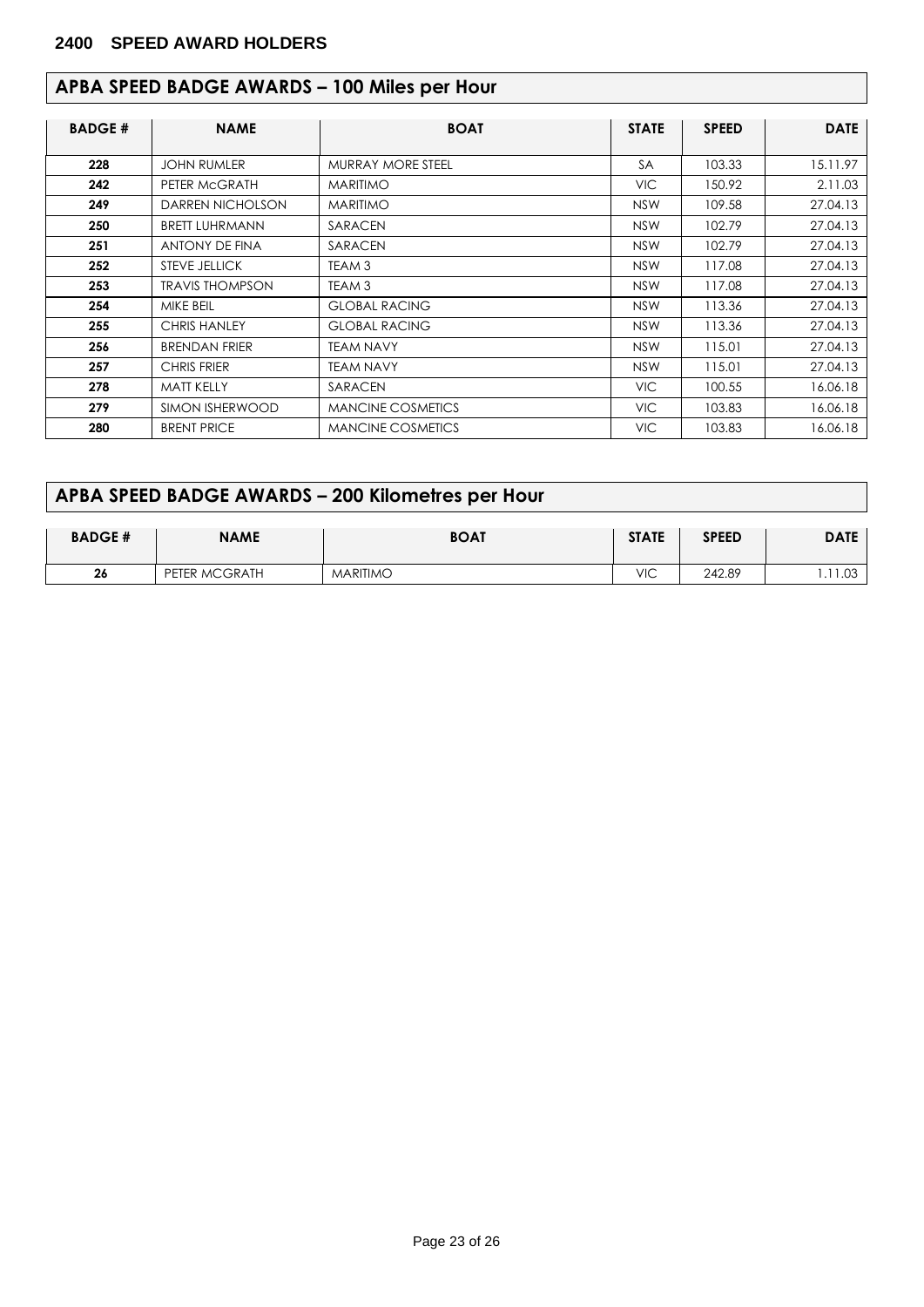

# **AUSTRALIAN POWER BOAT ASSOC. OFFSHORE COUNCIL**

# OFFSHORE SUPERBOAT CHAMPIONSHIPS MEASUREMENT CERTIFICATE

| <b>Boat Name:</b>                |  |
|----------------------------------|--|
| Owner:                           |  |
| Class:                           |  |
| <b>Registration No:</b>          |  |
| Race No:                         |  |
| H.I.N. No:                       |  |
| <b>Construction Material:</b>    |  |
| Hull Type:                       |  |
| Hull Manufacturer:               |  |
| Engine Manufacturer/Model:       |  |
| <b>Combined Horsepower:</b>      |  |
| Hull Length (cm):                |  |
| Hull Beam (cm):                  |  |
| Hull Height (cm):                |  |
| Tunnel Width (cm):               |  |
| Class Weight Required (kg):      |  |
| Declared Boat Weight (kg):       |  |
| Ballast Included(kg):            |  |
| <b>Ballast Diagram Attached:</b> |  |

| Date of Issue: |  |
|----------------|--|
| Measurer:      |  |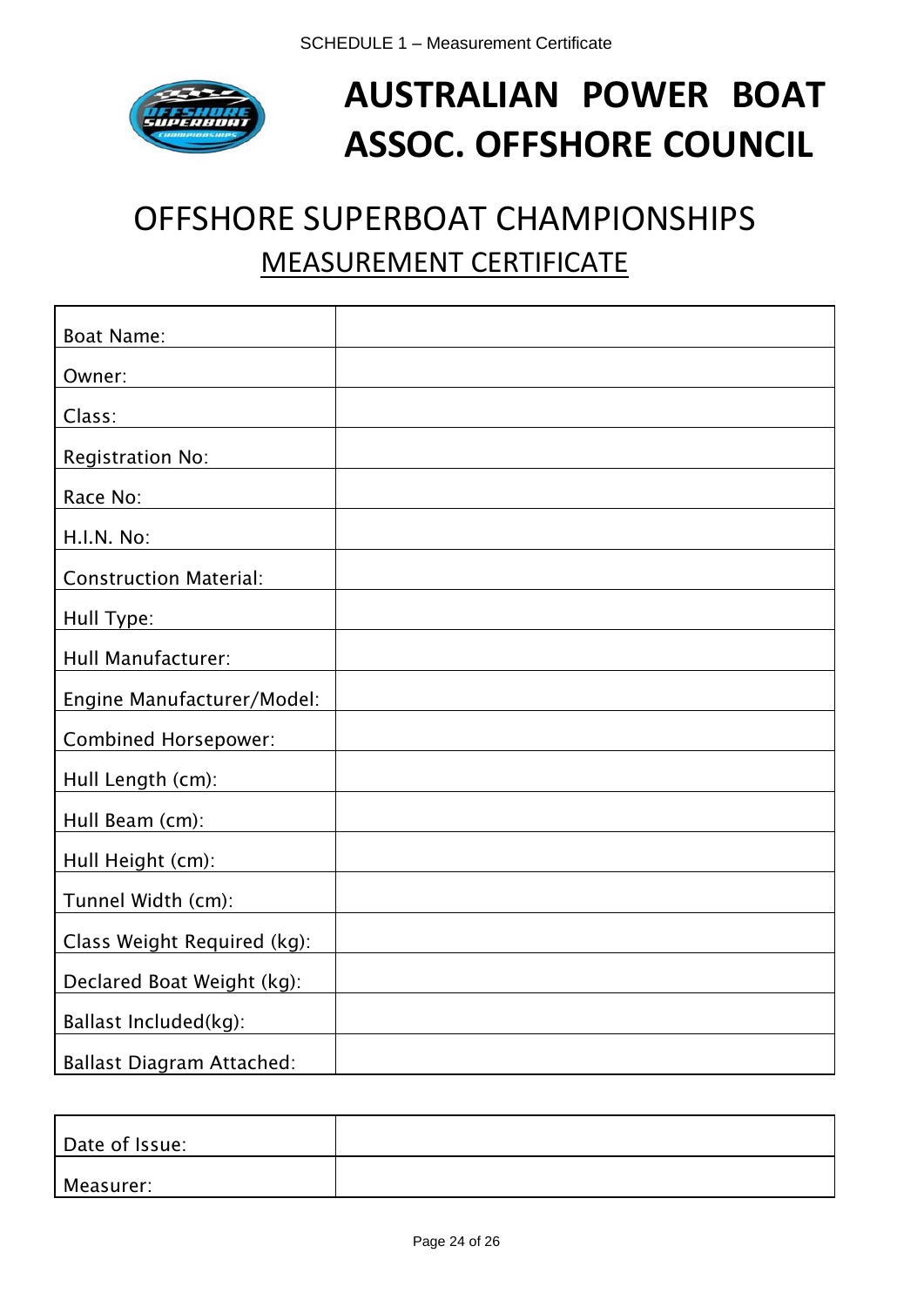| <b>Added Ballast</b> |  |
|----------------------|--|
| Compartment A        |  |
| Compartment B        |  |
| Compartment C        |  |
| Compartment D        |  |
| <b>Compartment E</b> |  |
| <b>Compartment F</b> |  |
| Compartment G        |  |
| Compartment H        |  |
| Compartment I        |  |
| Compartment J        |  |
| Compartment K        |  |